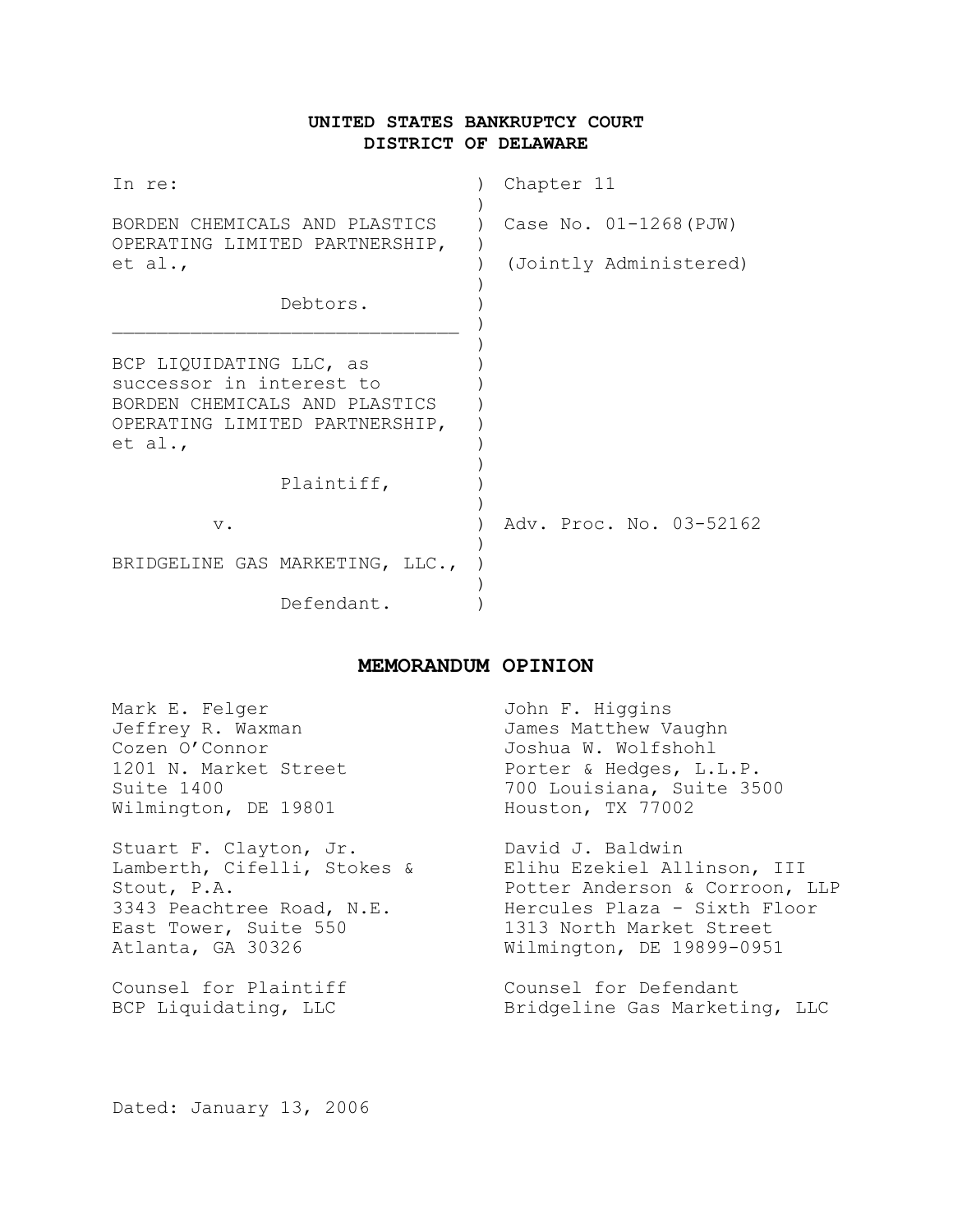## **Walsh, J.**

This opinion is with respect to Bridgeline Gas Marketing, LLC's ("Bridgeline") motion (Doc. # 24) seeking summary judgment and dismissing the adversary proceeding commenced against it by BCP Liquidating, LLC ("BCP").<sup>1</sup> For the reasons set forth below, the motion will be granted.

### **BACKGROUND**

As of the Petition Date (defined below), Borden Chemicals and Plastics Operating Limited Partnership ("Borden") was the fifth largest North American manufacturer and marketer of PVC resins. One of the primary raw materials used in manufacturing the resins was natural gas. Since 1987, Texaco Natural Gas, Inc. ("Texaco") had been one of the major suppliers of natural gas to Borden.

On April 1, 1997, Borden entered into a new agreement with Texaco pursuant to which Texaco agreed to supply Borden with natural gas (the "Agreement"). Texaco notified Borden by letter on March 27, 2000 that it wanted to assign its duties under the Agreement to Bridgeline effective as of March 1, 2000. Borden accepted this assignment on October 23, 2000.

From March 2000 through December 2000, the parties performed the contract without incident. In December of 2000,

 $1$ In light of the Court's ruling, the Court need not address BCP's motion (Doc. # 22) that is styled as a motion for partial summary judgment.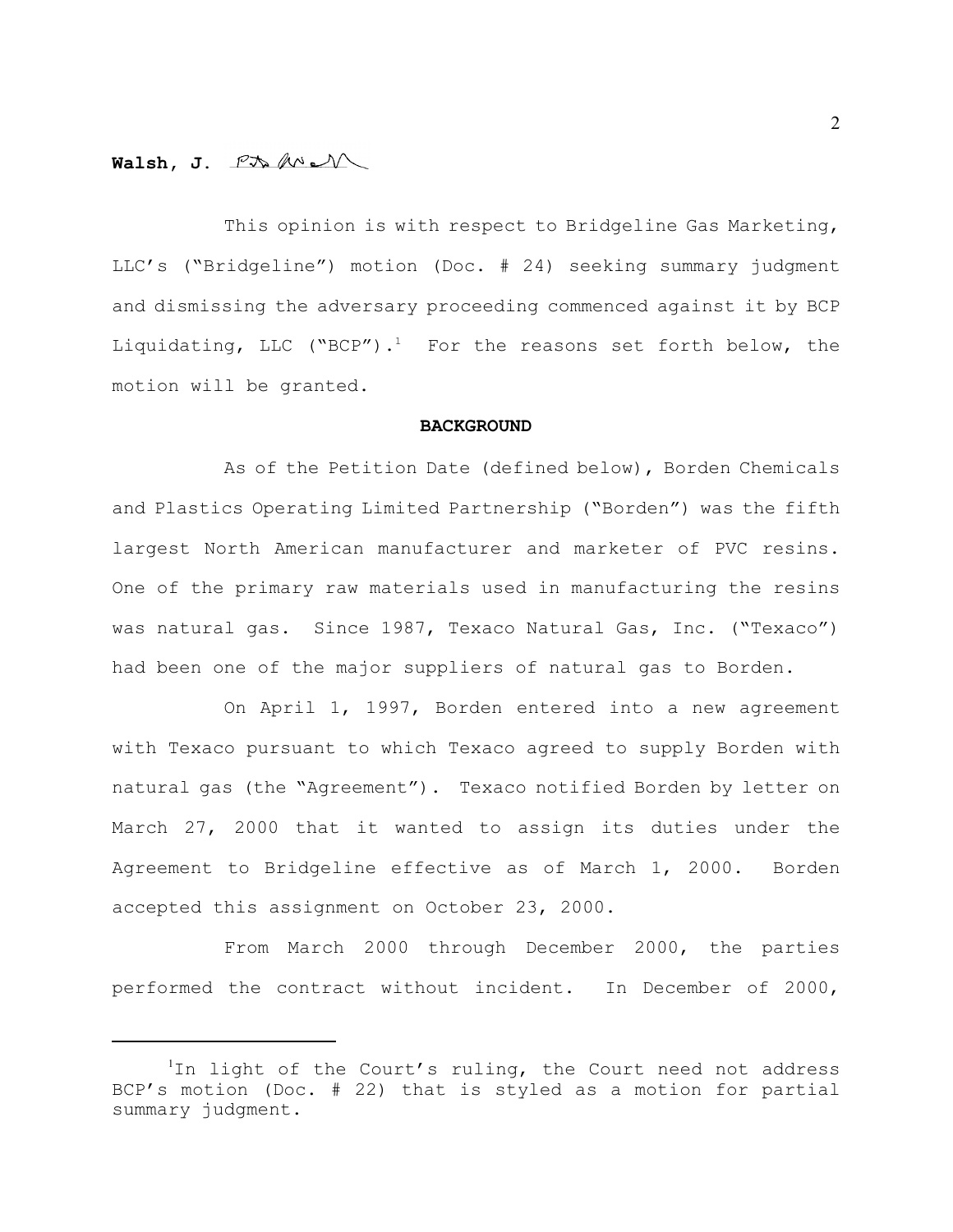Bridgeline became concerned about Borden's financial situation and requested adequate assurance of future performance as allowed by the Agreement. On December 21, 2000, the parties agreed by letter that Borden would make weekly prepayments for any gas it received beginning in January (the "Prepayment Agreement"). The Prepayment Agreement also provided that a "true-up" would occur on February 2 to account for the difference between the actual delivery of gas and the scheduled deliveries provided for in the Prepayment Agreement.

On April 3, 2001 (the "Petition Date"), Borden and its related entities filed voluntary petitions for relief under chapter 11 of title 11 of the United States Code, 11 U.S.C. §§ 101 et. seq. (the "Bankruptcy Code").<sup>2</sup> On February 5, 2003, the Court confirmed the Debtors' third amended joint plan of reorganization (the "Plan"). Among other things, the Plan created BCP to liquidate the remaining assets of the Debtors and pursue all causes of action.

On March 27, 2003, BCP filed this complaint seeking to avoid and recover \$12,366,260.61 in transfers made during the preference period pursuant to §§ 547 and 550. From the pleadings, it appears that BCP intends to withdraw the claims for all but two

 $2$ Individual sections of the Bankruptcy Code will be cited herein as "§  $\cdot$ ". Section citations refer to the applicable law and do not reflect any changes or renumbering made under the Bankruptcy Abuse Prevention and Consumer Protection Act of 2005.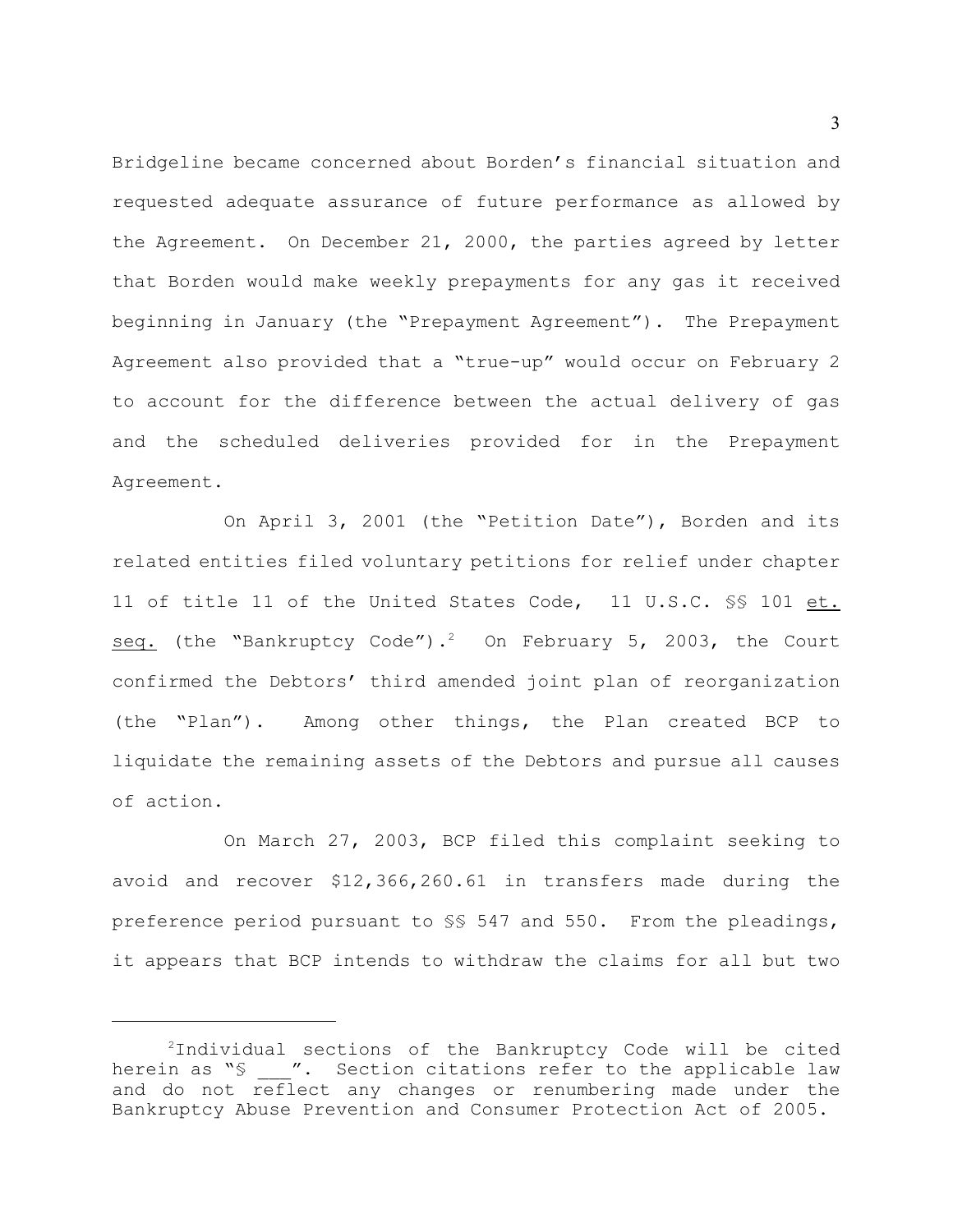transfers that total \$7,695,110.61 (Doc. # 23, p. 1). Of this amount, \$7,283,596.80 is a transfer that was made on January 25, 2001 for gas provided during December 2000 (the "January Payment"). The remaining \$411,513.81 is a transfer that was made on February 23, 2001 that was a "true up" for actual gas provided during January (the "February Payment" and, together with the January Payment, the "Payments").

In its motion for summary judgment, Bridgeline argues that the transfers are protected as settlement payments pursuant to § 546(e).<sup>3</sup> BCP asserts that there are still material issues in dispute and, therefore, that summary judgment is inappropriate.

### **DISCUSSION**

Summary judgment is appropriate "if the pleadings, depositions, answers to interrogatories, and admissions on file, together with the affidavits, if any, show that there is no genuine issue as to any material fact and that the moving party is entitled to judgment as a matter of law." FED. R. CIV. P. 56(c).<sup>4</sup> The moving party bears the initial responsibility of proving that no genuine issue of material fact is in dispute. See Celotex Corp. v. Catrett*,* 477 U.S. 317, 323 (1986). Once the moving party has met

 ${}^{3}$ Bridgeline also argues that the payments are protected pursuant to  $\S$  547(c)(2); however, because of the ruling, the Court need not address this argument.

 ${}^{4}$ Federal Rule of Civil Procedure 56(c) is made applicable to adversary proceedings by Federal Rule of Bankruptcy Procedure 7056.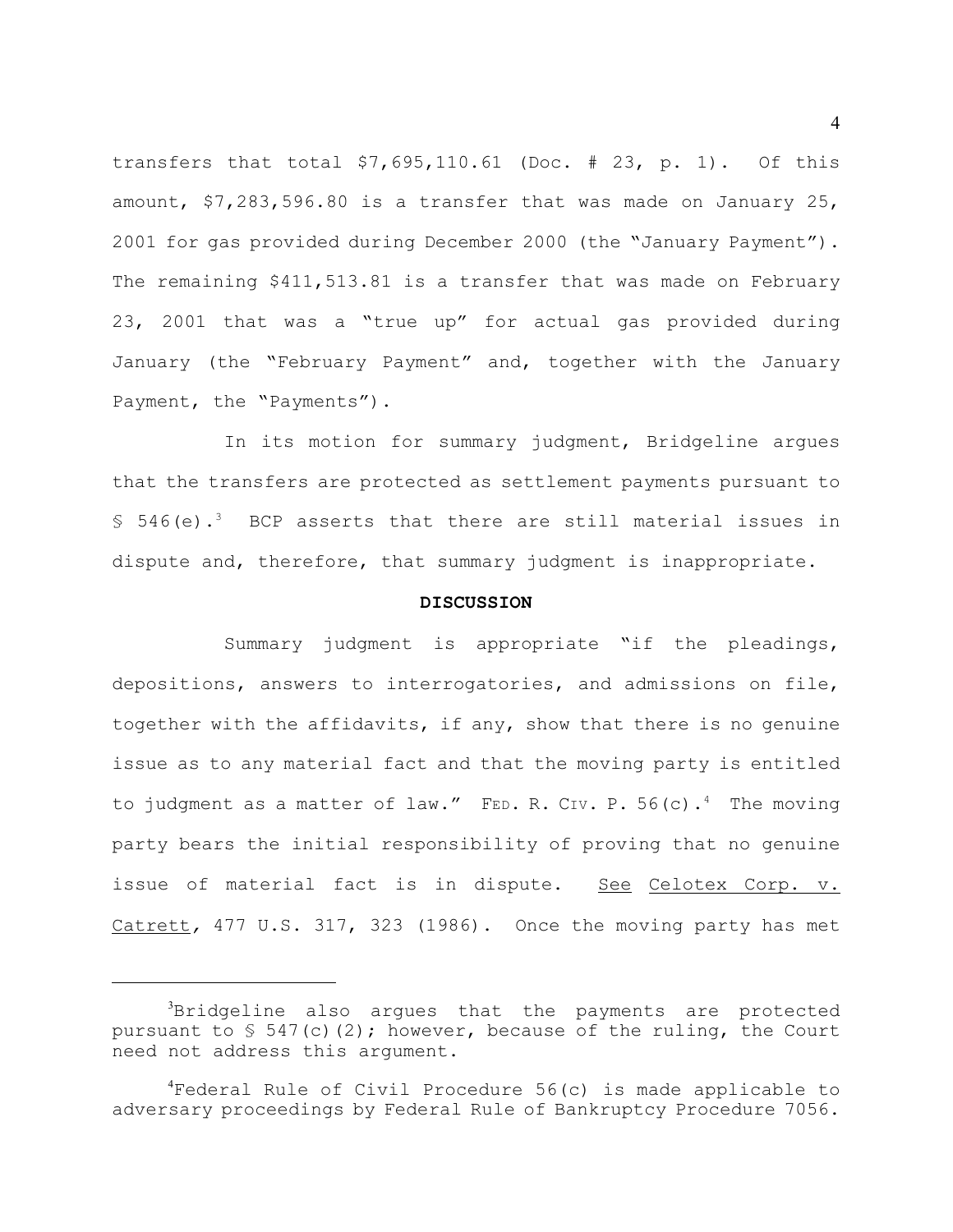this burden, the non-moving party "must set forth specific facts showing that there is a genuine issue for trial." First Nat'l Bank of Arizona v. Cities Serv. Co.*,* 391 U.S. 253, 288 (1968) (quoting FED. R. CIV. P. 56(e)). In ruling on a motion for summary judgment, the Court must view the evidence in the light most favorable to the nonmoving party, and must make all inferences in favor thereof. E.g.*,* Anderson v. Liberty Lobby Inc.*,* 477 U.S. 242, 255 (1986).

"Section [] 546(e) of the Code provides forward contract merchants with a complete defense to avoidance claims brought by a Trustee." Williams v. Morgan Stanley Capital Group Inc. (In re Olympic Natural Gas Co.), 294 F.3d 737, 740 (5th Cir. 2002) (citing 11 U.S.C. § 546(e)). In pertinent part, § 546(e) provides that, "[n]otwithstanding section[] . . . 547 . . . of this title, the trustee may not avoid a transfer that is a . . . settlement payment, as defined in section 101 . . . of this title, made by or to a . . . forward contract merchant . . ., that is made before the commencement of the case  $\ldots$  ... " 11 U.S.C. § 546(e). To qualify for this protection, the transfer recipient must demonstrate that it is a "forward contract merchant" and that the transfer was a "settlement payment" as those terms are defined by the Code. Olympic Natural Gas, 294 F.3d at 740 (citing 11 U.S.C.  $\frac{1}{5}$  546(e)).

"The first step in statutory interpretation is to look to the plain language of the statute itself." In re Loewen Group Int'l, Inc., 274 B.R. 427, 433 (Bankr. D. Del. 2002) (citing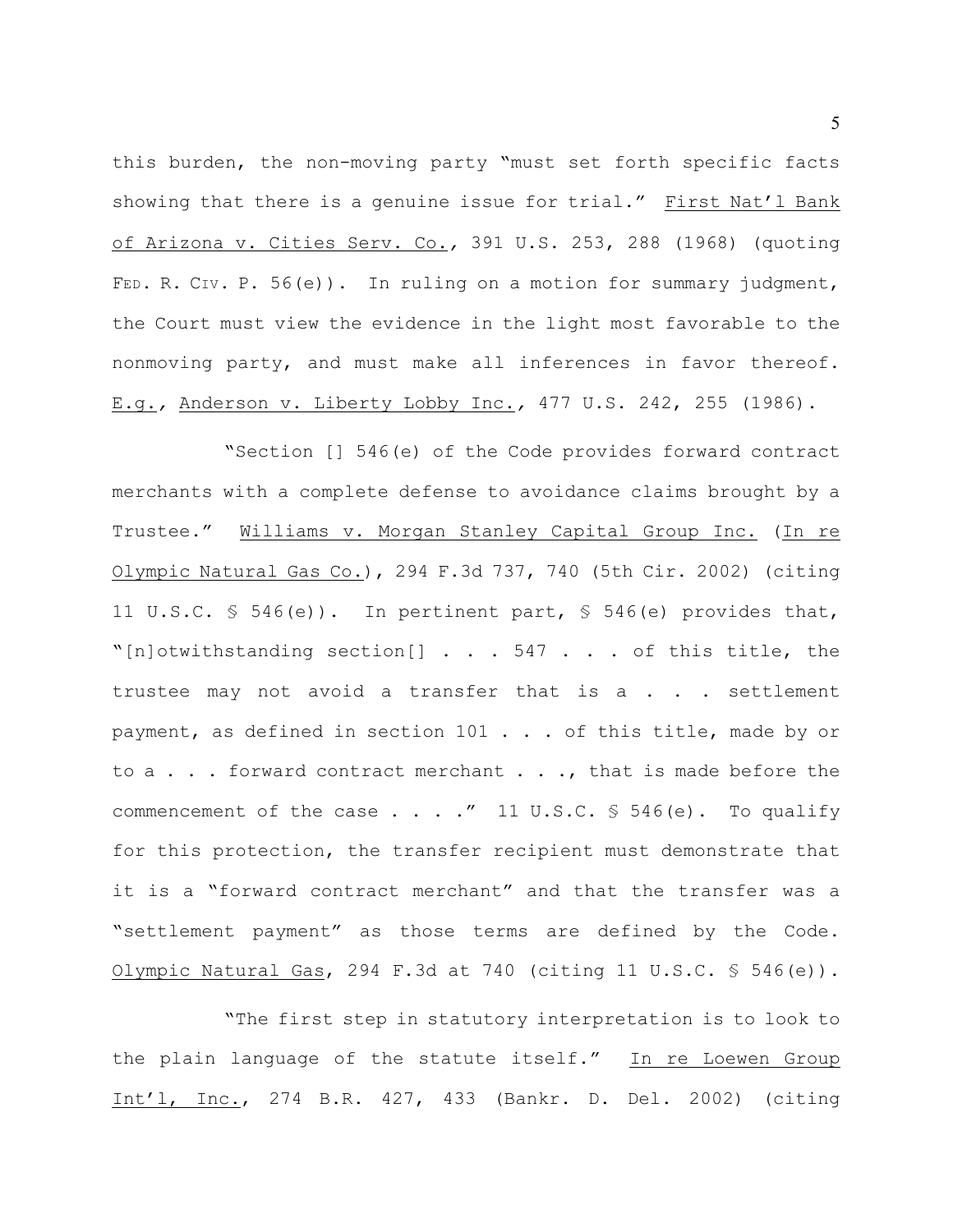United States v. Ron Pair Enters., Inc., 489 U.S. 235, 241 (1989); Idahoan Fresh v. Advantage Produce, Inc., 157 F.3d 197, 202 (3d Cir. 1998)). As relevant to this matter, the Code defines a forward contract merchant as a "person whose business consists in whole or in part of entering into forward contracts as or with merchants in a commodity, as defined in section 761(8) of this title, or any similar good, article, service, right or interest which is presently or in the future becomes the subject of dealing in the forward contract trade."  $11 \text{ U.S.C. }$  \$ 101(26). In turn, a forward contract is defined as "a contract (other than a commodity contract) for the purchase, sale or transfer of a commodity, as defined in section 761(8) of this title, or any similar good, article, service, right or interest which is presently or in the future becomes the subject of dealing in the forward contract trade, or product or byproduct thereof, with a maturity date more than two days after the date the contract is entered into  $\ldots$ ." 11 U.S.C. § 101(25).

Because it is central to the dispute as to whether § 546(e) applies to Bridgeline, the first issue that must be determined is whether the Agreement constitutes a forward contract. In making this determination, the Court must decipher the meaning of the parenthetical "other than a commodity contract." 11 U.S.C. § 101(25). Olympic Natural Gas is instructive in that the Trustee in that case argued, as BCP argues in this case, that based on this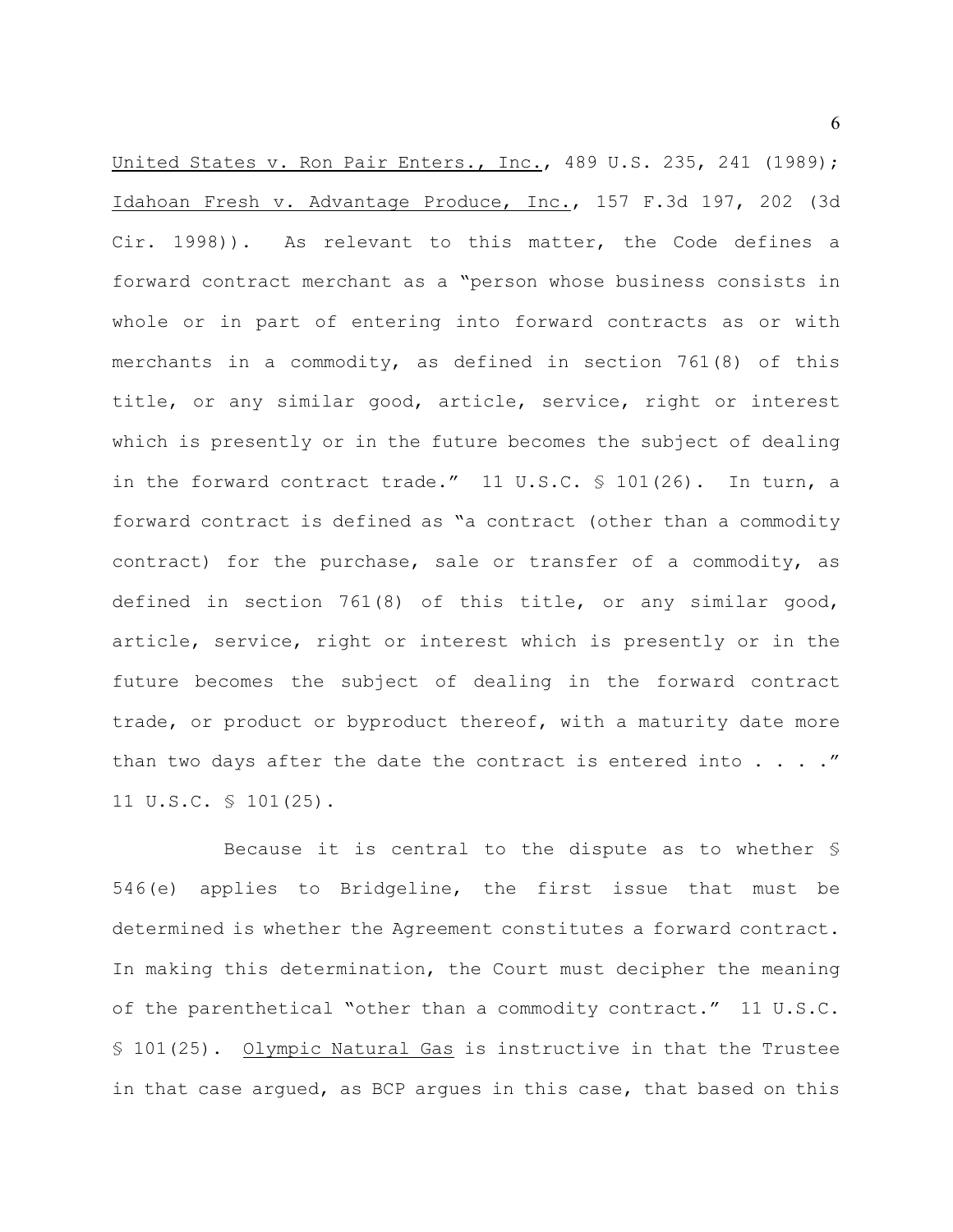parenthetical a contract that called for actual delivery could not be a forward contract for Code purposes. Olympic Natural Gas, 294 F.3d at 741. In rejecting this argument, the Fifth Circuit noted that "courts in other circuits have repeatedly stated that one of the distinguishing characteristics of a forward contract is that the parties expect to make actual delivery." Id. (citing Nagel v. ADM Investor Servs., Inc., 217 F.3d 436, 441 (7th Cir. 2000) (holding that when eventual delivery of commodity is reasonably assured, contract is a forward); CFTC v. Co Petro Marketing Group, Inc., 680 F.2d 573, 579 (9th Cir. 1982) (stating that forward contract is "predicated upon the expectation that delivery of the actual commodity by the seller to the original contracting buyer will occur in the future"); Grain Land Coop v. Kar Kim Farms, Inc., 199 F.3d 983, 990 (8th Cir. 1999) ("[I]t is the contemplation of physical delivery of the subject commodity that is the hallmark of an unregulated cash-forward contract.").

In addition, Collier provides guidance through its explanation that, "[g]enerally speaking, 'forward contracts' are contracts for the future purchase or sale of commodities that are not subject to the rules of a contract market or board of trade. Thus, the terms 'commodity contract' and 'forward contract,' taken together, seamlessly cover the entirety of transactions in the commodity and forward contract markets, whether exchange-traded, regulated, over-the-counter or private." 5 COLLIER ON BANKRUPTCY 1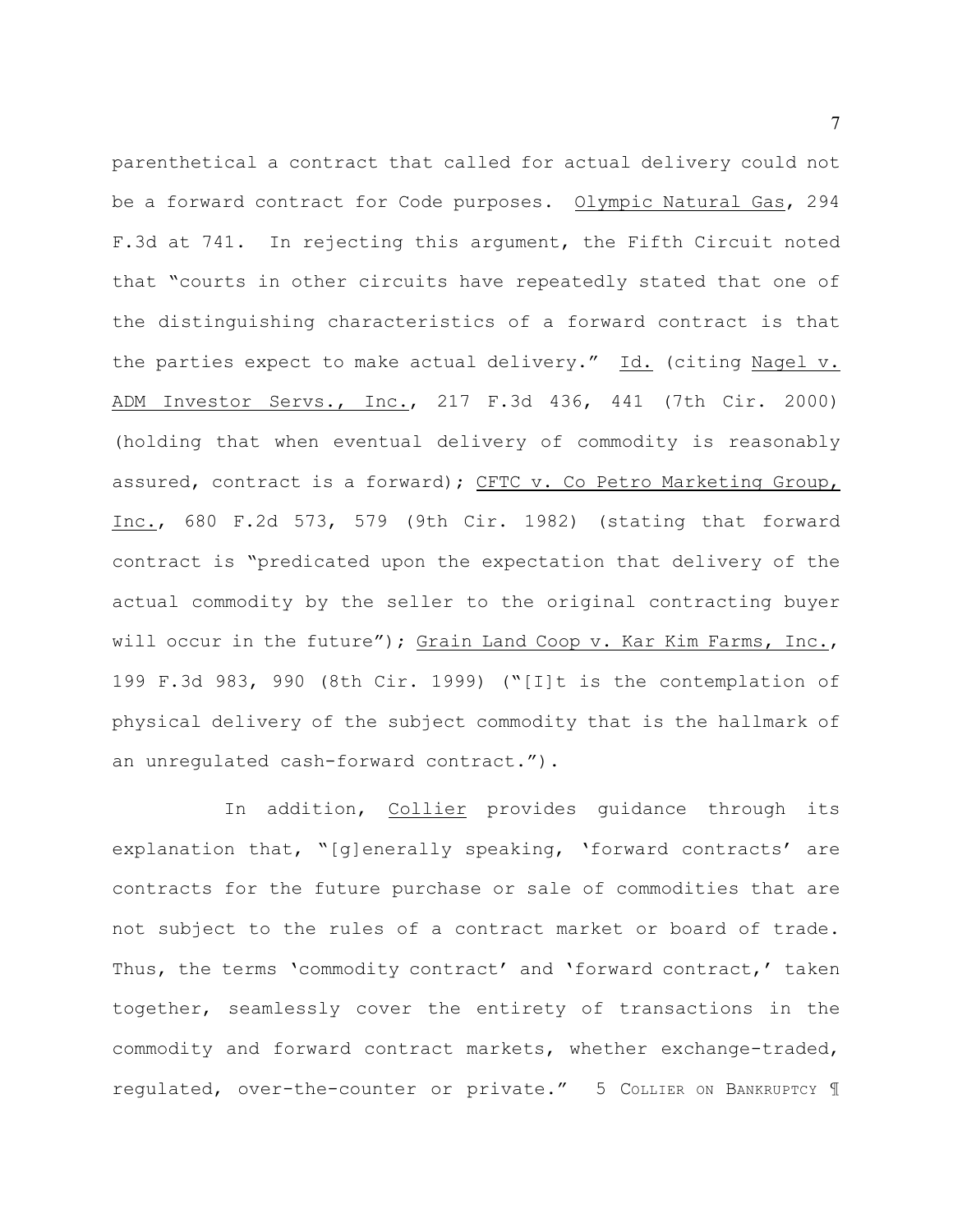556.02[2], at 556-5 (15th ed. rev. 2002). In this regard, the Code defines "commodity contract" in § 761(4) to include futures contracts that are traded on exchanges.<sup>5</sup> Based on the foregoing, the Court agrees with the Fifth Circuit's holding that the "parenthetical reinforces the commonly-understood distinction between on- and off-exchange transactions, by clarifying that not all contracts with a delayed-delivery component are included within the definition of 'forward contract.'" Olympic Natural Gas, 294 F.3d at 741. Therefore, the fact that the Agreement contemplated delivery of natural gas is only consistent with a holding that it constitutes a forward contract.

The next issue in determining whether the Agreement fits the Code's definition of forward contract is whether natural gas

 $10$  in defining commodity contract,  $\sqrt{5}$  761(4) provides: (A) with respect to a futures commission merchant, contract for the purchase or sale of a commodity for future delivery on, or subject to the rules of, a contract market or board of trade; (B) with respect to a foreign futures commission merchant, foreign future; (C) with respect to a leverage transaction merchant, leverage transaction; (D) with respect to a clearing organization, contract for the purchase or sale of a commodity for future delivery on, or subject to the rules of, a contract market or board of trade that is cleared by such clearing organization, or commodity option traded on, or subject to the rules of, a contract market or board of trade that is cleared by such clearing organization; or (E) with respect to a commodity options dealer, commodity option.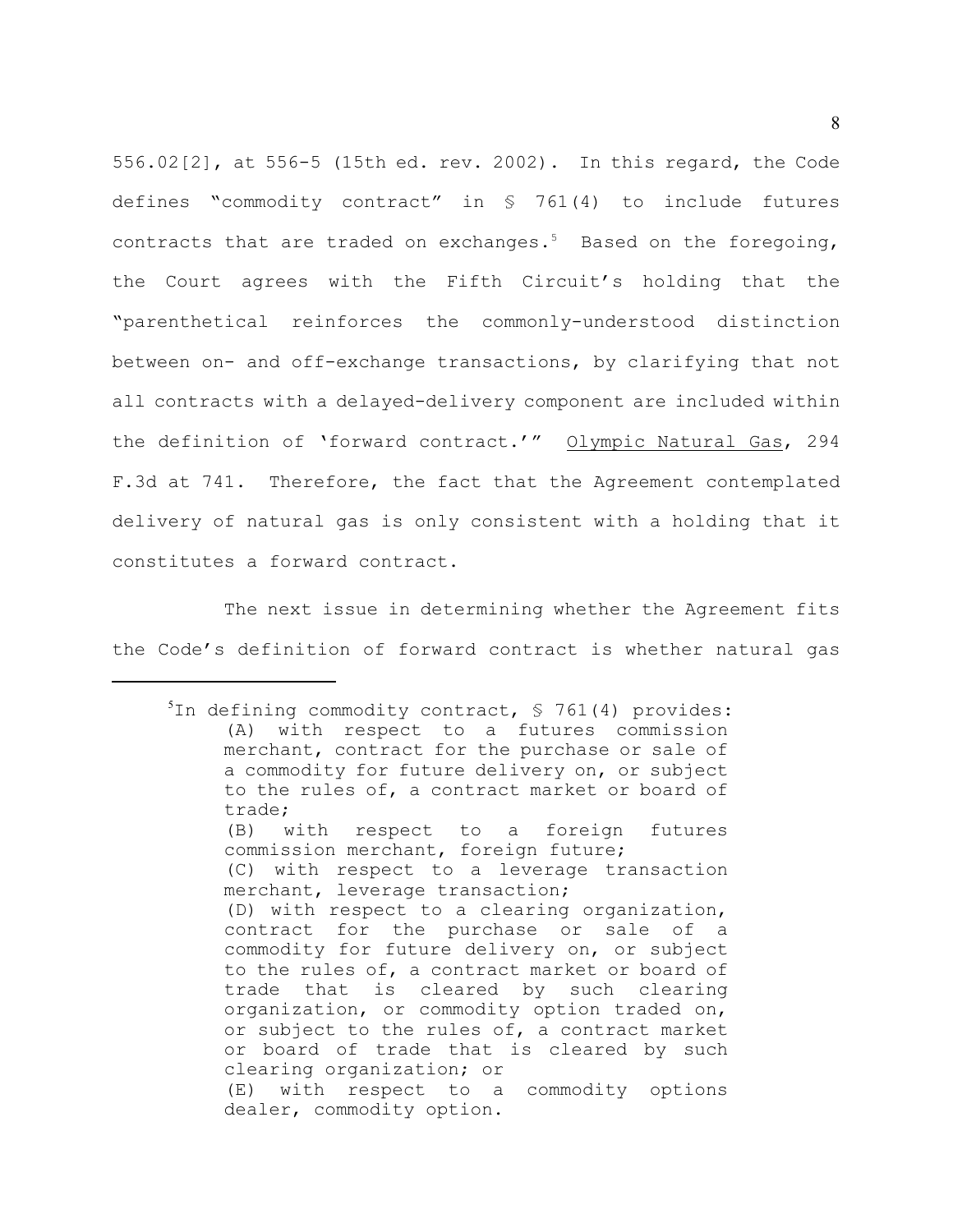constitutes a commodity. This Court believes that, at this point in time, it can hardly be questioned that natural gas is a commodity under the Code. See, e.g., Olympic Natural Gas, 294 F.3d (assuming, without discussion, that natural gas is a commodity); In re Mirant, 310 B.R. 548, 565 (Bankr. N.D. Tex. 2004) (stating that "natural gas is a 'commodity'  $\ldots$  .").

The last component that Bridgeline must demonstrate as to whether the Agreement is a forward contract is that it had a maturity date greater than two days after the date on which the contract was entered. 11 U.S.C.  $\frac{1}{2}$  101(25). This requirement is satisfied by the monthly nominations Borden was required to make under  $\S$  3(b). That section specifies that Borden had to make its monthly nominations "[o]n or before six business days prior to the month of delivery  $\ldots$  ." (Doc. # 26, Ex. A, p. 3). Thus, all of the monthly nominations made by Borden matured beyond the two-day requirement provided by Code § 101(25).

Therefore, it is clear that the Agreement had a maturity date greater than two days. Based on the foregoing, Bridgeline submitted sufficient evidence demonstrating that the Agreement is a forward contract as that term is defined by the Code.

BCP did not present evidence that rebutted the above evidence supporting Bridgeline's position that the Agreement is a forward contract. BCP submitted the affidavit of Michael Fuqua ("Fuqua") in an attempt to rebut Bridgeline's evidence. In the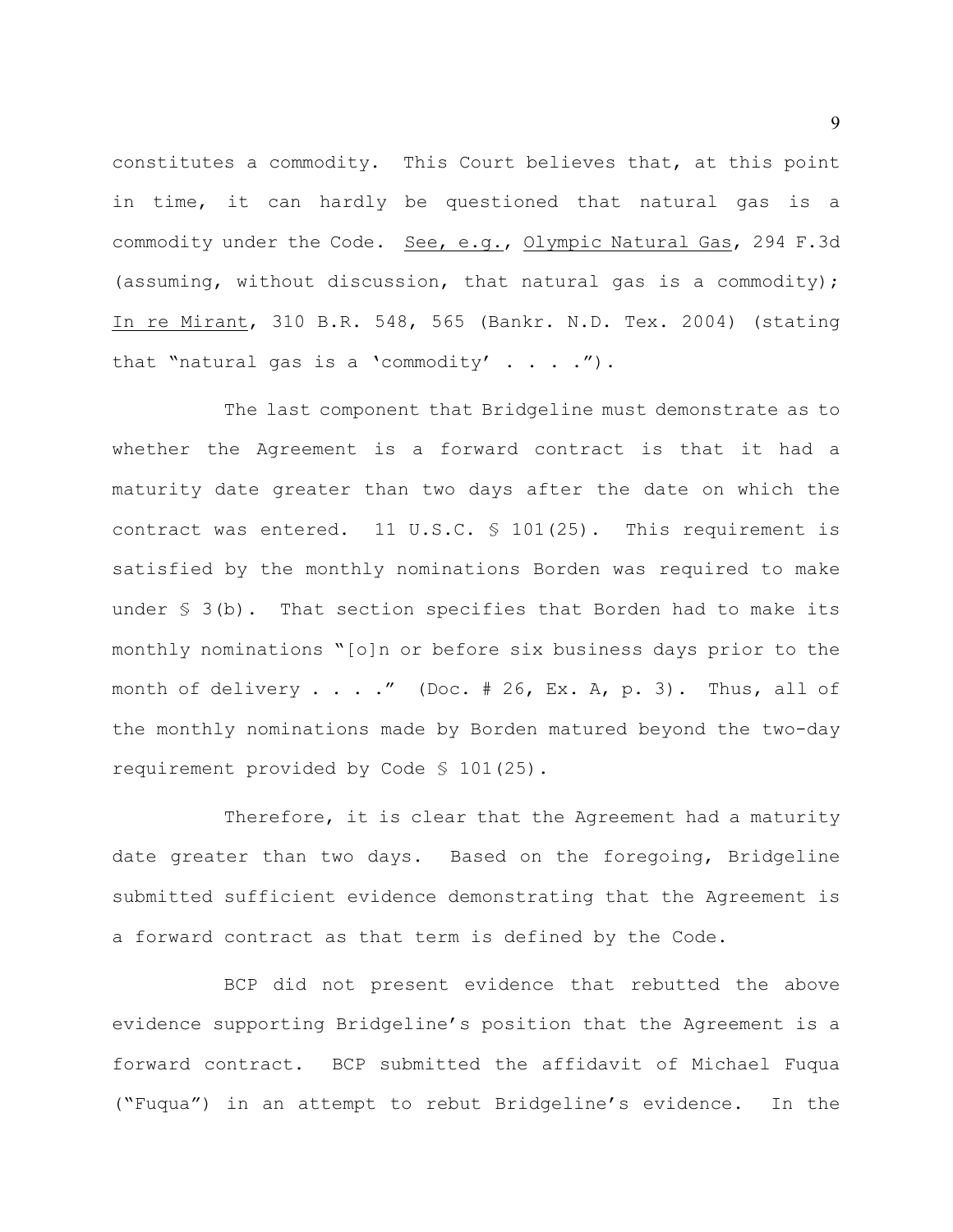affidavit, Fuqua even acknowledges that, "[f]rom a finance industry standpoint, any supply contract that allows the buyer to establish a price now for future deliveries qualifies as a 'forward contract'" (Doc.  $# 48,$   $14$ ). The remainder of the affidavit focuses on the fact that an agreement for the purchase and sale of a commodity, like the Agreement, is exempted from the definition of a forward contract by the Financial Accounting Standards Board ("FASB"). While this may create an issue as to how the Agreement is treated under FASB standards,  $6$  the Court thinks this immaterial as to how the Agreement is treated under the Code. Therefore, the Court holds that Bridgeline has satisfied its burden under Federal Rule of Civil Procedure 56 in demonstrating that the Agreement is a forward contract.

A review of the legislative history and market realities confirms this result. In enacting the 1982 amendments to the Code, Congress determined that "certain protections are necessary to prevent the insolvency of one commodity or security firm from spreading to other firms and possibl[y] threatening the collapse of the affected market." H.R. REP. No. 97-420, at 1 (1982). The House Report further states that the purpose of these amendments was "to clarify and, in some instances, broaden the commodities market protections" and to ensure that, "in the case of the commodities

 $6$ Bridgeline submitted the affidavit of Trevor Mihalik which stated that the Agreement was a forward contract under FASB standards (Doc. # 41, Ex. G, p. 2).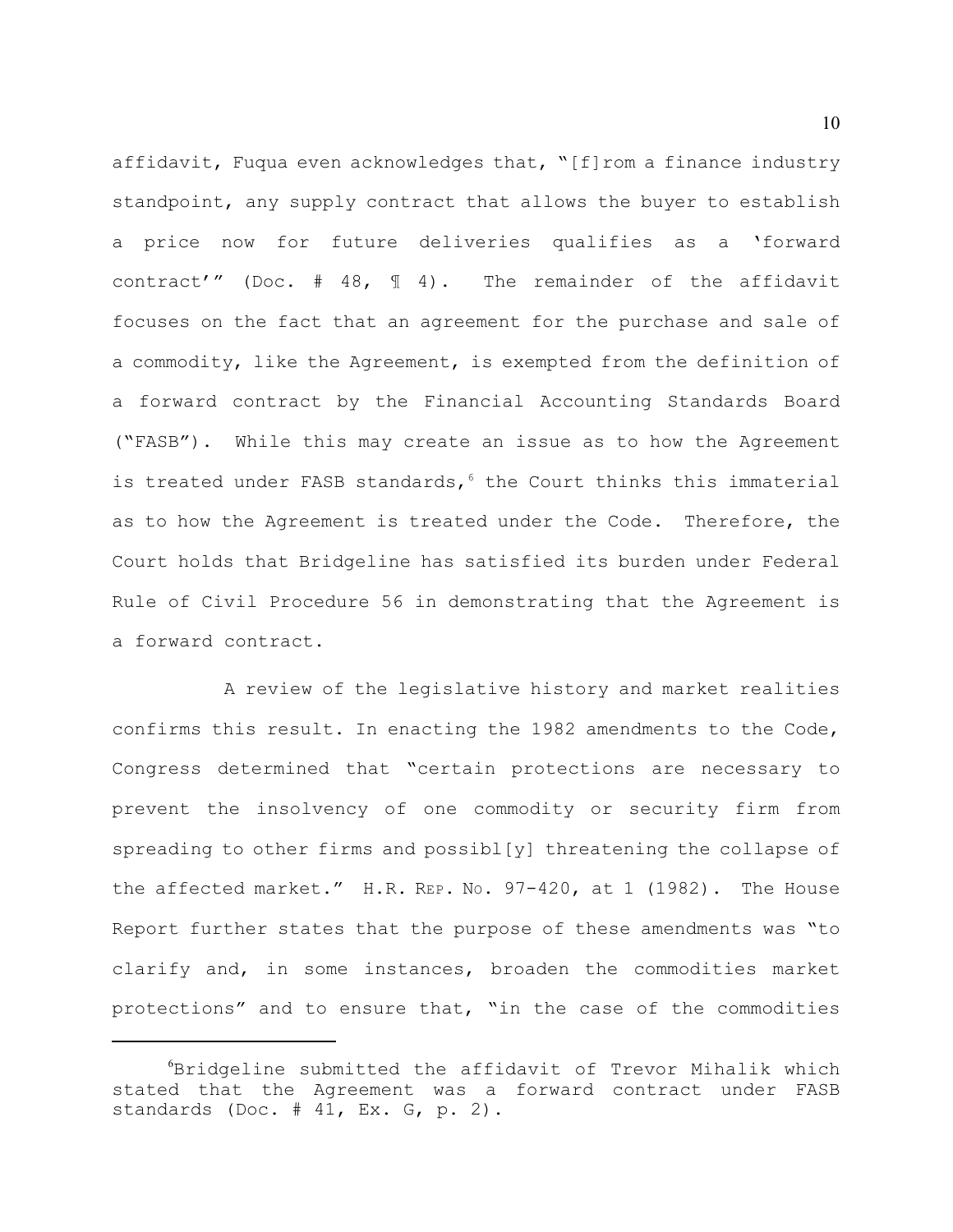trading industry, the contractual right to liquidate a commodities contract or forward contract may not be stayed, avoided, or limited in any bankruptcy proceeding brought under Title 11." H.R. REP. NO. 97-420, at 2 (1982).

BCP argues the legislative history supports its position that Congress intended to exclude "normal purchase and sale agreements," which is the way BCP characterizes the Agreement (Doc. # 40, p. 4; Doc. # 47, p. 2). As an initial point, the Court notes that, as mentioned above, the Fifth Circuit rejected this exact same argument in Olympic Natural Gas. Olympic Natural Gas, 294 F.3d at 742 ("In sum, we see no reason to adopt the interpretation the Trustee advocates, and distinguish between 'financial' forward contracts, and 'ordinary purchase and sale' forward contracts, when the statutory language makes no such distinction." (footnote omitted)). However, because the legislative history supports the conclusion reached by the Court, it is worthwhile to go through the argument.

BCP states that "[t]he House Report goes on to explain that while the avoidance exemptions apply to genuine forward contracts regarding commodities that are not currently listed in the Commodity Exchange Act, '**the exemptions do not apply to ordinary supply-of-goods contracts, which are not essentially financial in character**'" (Doc. # 40, p. 4 (quoting H.R. REP. NO. 101-484, at 6) (emphasis added by BCP)). The paragraph from which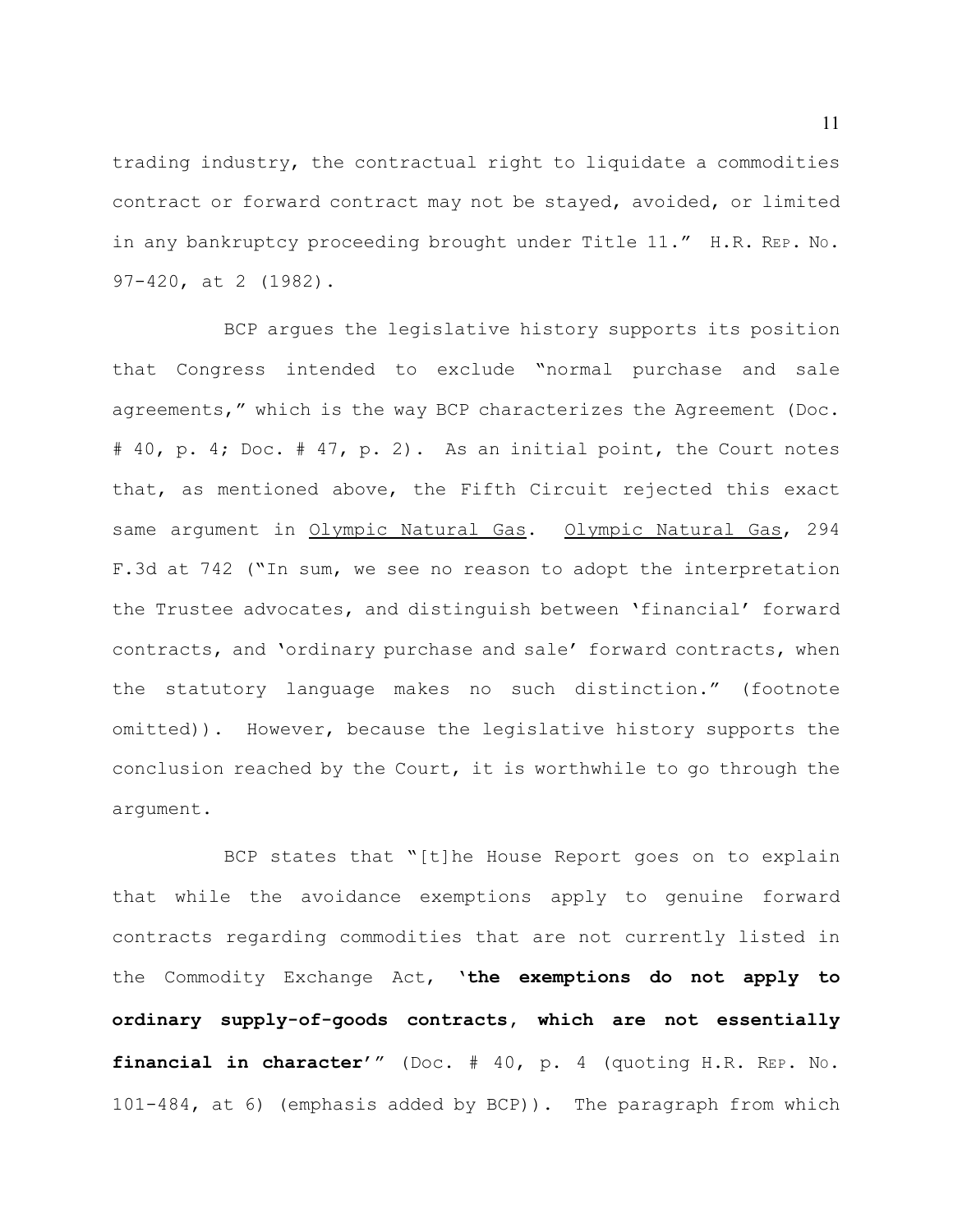this quote appears discusses the reason Congress modified § 101(25) so that the term "commodity" is defined by referencing the Commodities Exchange Act. H.R. REP. NO. 101-484, at 6. Given this context and the fact that both §§ 101(25) and 101(26) provide the same specific definition of commodity, it is clear that Congress was concerned about protecting only contracts for the future delivery of goods that are the subject of trading in the forward contract market. Therefore, as noted by the Fifth Circuit, there is no basis from which to distinguish amongst forward contracts.

In its attempt to prove the Agreement is not covered by § 546(e), BCP also puts much emphasis on the House Report's use of the term "hedge". The House Report provides that "[t]he primary purpose of a forward contract is to hedge against possible fluctuations in the price of a commodity. This purpose is financial and risk-shifting in nature, as opposed to the primary purpose of an ordinary commodity contract, which is to arrange for the purchase and sale of the commodity." H.R. REP. NO. 101-484, at 4. In his deposition, Joseph Shimo ("Shimo"), vice president of purchasing and planning at BCPM from 1998 through January of 2001, was asked about the Agreement's functioning and the following interaction occurred:

> Q: Were you hedging at all? A: Only to the extent that price involvement played a role, and it's really not hedging. Hedging is a financial instrument. But because of the - the prohibition by the board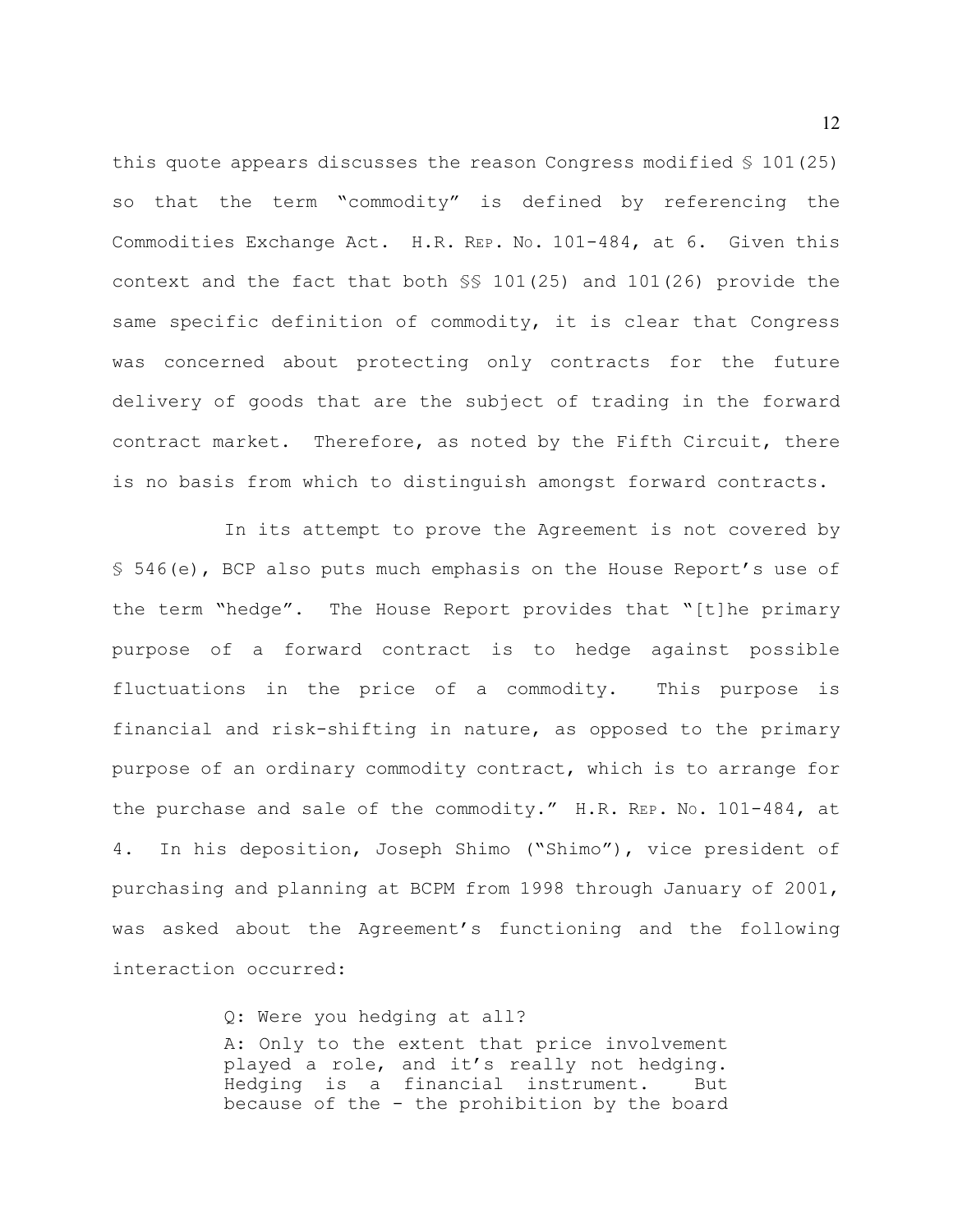of directors to do financial transactions, everything was price orientated and volume orientated. So that if a hedge was placed, it wasn't a true hedge, it was the agreement of a price for a quantity of gas during a term. Q: You didn't put an additional hedge on - with a another third party on this contract, did you? A: That's correct

(Doc. # 26, Ex. DD, p. 28, l. 5-18). In order for this not to constitute an acknowledgment that the Agreement is a forward contract, it presumes that the House Report intended a very specific financial meaning by its use of "hedge". Black's Law Dictionary defines "hedge" by two independent clauses. The first is "[t]o use two compensating or offsetting transactions to ensure a position of breaking even," BLACK'S LAW DICTIONARY 740 (8th ed. 2004), which is arguably what the question was alluding to with the reference to involvement of third parties on the contract. However, the second clause defines hedge as "to make advance arrangements to safeguard oneself from loss on an investment, speculation, or bet, as when a buyer of commodities insures against unfavorable price changes by buying in advance at a fixed rate for later delivery." BLACK's LAW DICTIONARY 740 (8th ed. 2004). Shimo's description of what Borden was doing fits within the latter definition. Moreover, in Borden's amended annual report for the fiscal year ending December 31, 2000, a section titled "Commodity Risk" contains the following passage: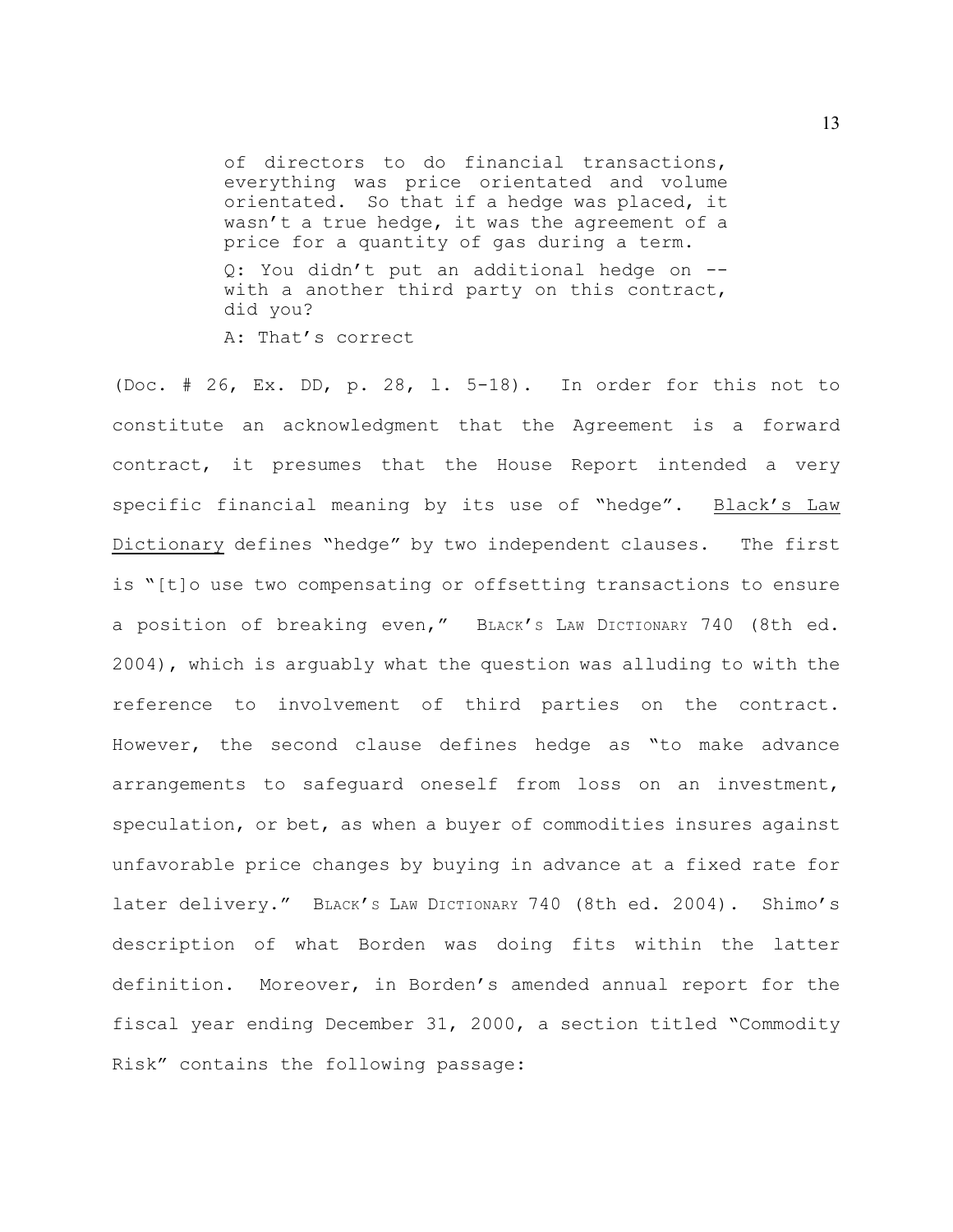The Partnership generally does not use derivatives or other financial instruments such as futures contracts to manage commodity price risk. However, at certain times of the year the Partnership will enter into contracts whereby it agrees to purchase a specified quantity of natural gas (the Partnership's principal raw material) at a fixed price. Such contracts are generally not in excess of three months forward, and the Partnership generally limits such forward purchases to 60% of a month's requirements. In addition, the Partnership has entered into a fifteen year supply agreement (commencing in 1997) to provide a long-term supply of ethylene, a raw material, and minimize price volatility.

Borden Chemicals and Plastics Limited Partnership, Form 10-K/A, p. 22 (filed November 21, 2001) available at <http://www.sec.gov/> Archives/edgar/data/821202/000095013001505572/0000950130-01-50557 2.txt. Between these statements it is clear that Borden was concerned about avoiding price volatility and that the Agreement provided security on this issue. As the legislative history indicates, the House intended  $\frac{1}{5}$  546(e) to reach transactions that were "risk-shifting in nature", H.R. REP. No. 101-484, at 4, which would include the risk that the price of a commodity like natural gas would rise or drop after a contract was executed.

On this point, the legislative history demonstrates that Congress intended that forward contracts, as defined by  $\frac{1}{5}$  101(25), would possess both physical and financial characteristics. On the physical components, the Senate Report to the 1990 amendments explains that "[a] forward contract is a contract for the purchase,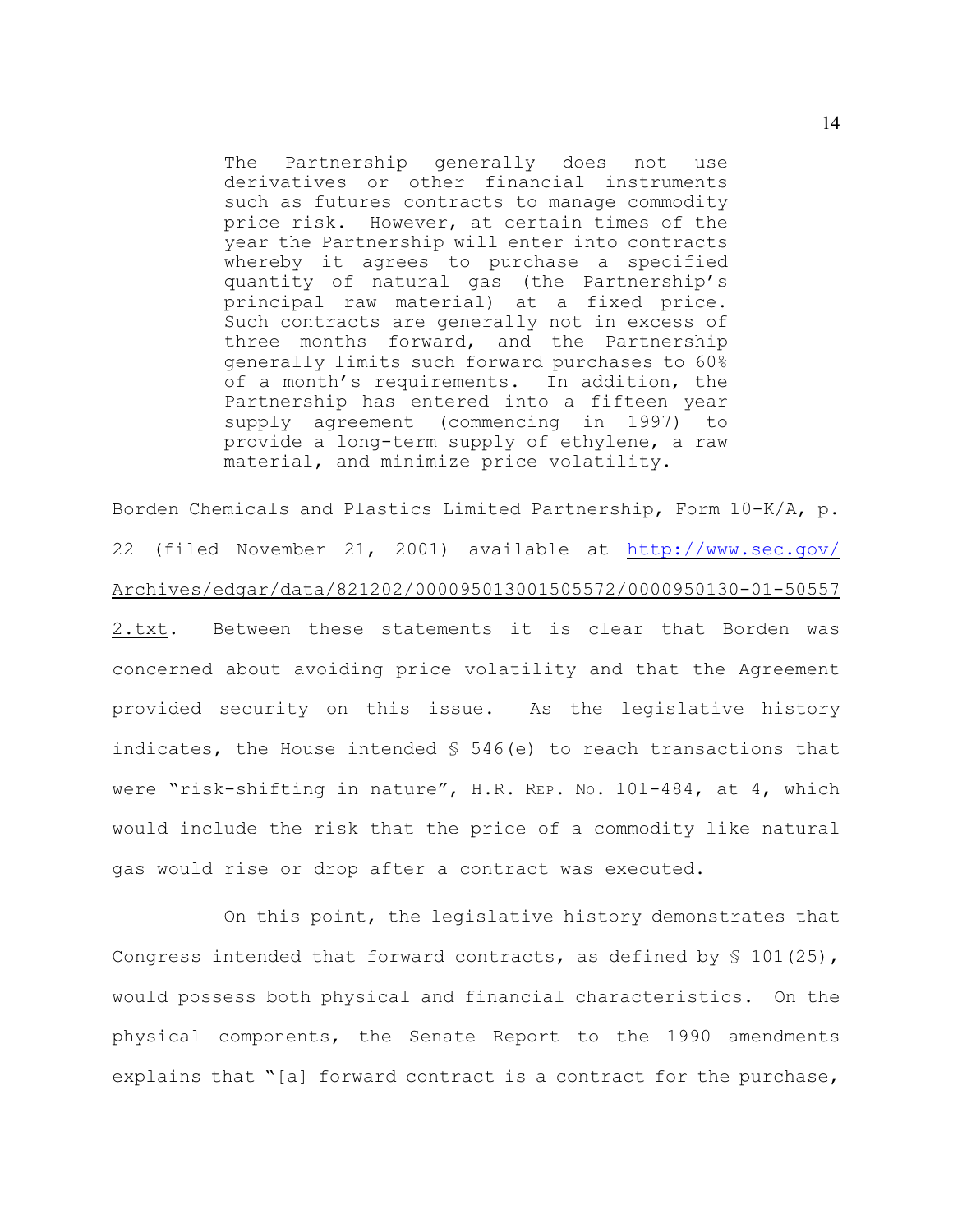sale or other transfer of a commodity with a maturity date at least 2 days after the date the contract is entered into." S. REP. NO. 101-285, 1990 WL 259288, at 2 (1990). On the financial characteristics and as already mentioned, the House Report to the 1990 amendments explains that "the principal purpose a forward contract is to hedge against possible fluctuations in the price of a commodity." H.R. REP. NO. 101-484, at 4 (1990). Similarly, the Senate Report states that "[f]orward contracts play a central role in the movement of commodities among producers and users, as well as in the hedging of risks associated with these and other transactions." S. REP. NO. 101-285, 1990 WL 259288, at 2 (1990). Likewise, in the House Report to the 1990 Amendments, Congress stated that the primary purpose of a forward contract

> is financial and risk-shifting in nature, as opposed to the primary purpose of an ordinary commodity contract, which is to arrange for the purchase and sale of the commodity. If the price of a commodity - such as crude oil or soybeans - rises or falls on some future date, the buyer or seller can minimize the risk involved through the use of forward contracts to offset the fluctuation in price from the date of the agreement to the actual date of transfer or delivery.

H.R. REP. NO. 101-484, at 4 (1990). It is clear from these statements that Congress intended to reach agreements whose purpose was to protect against the uncertainty of price fluctuations.

Bridgeline also submitted evidence demonstrating the unique risks associated with the natural gas market and how the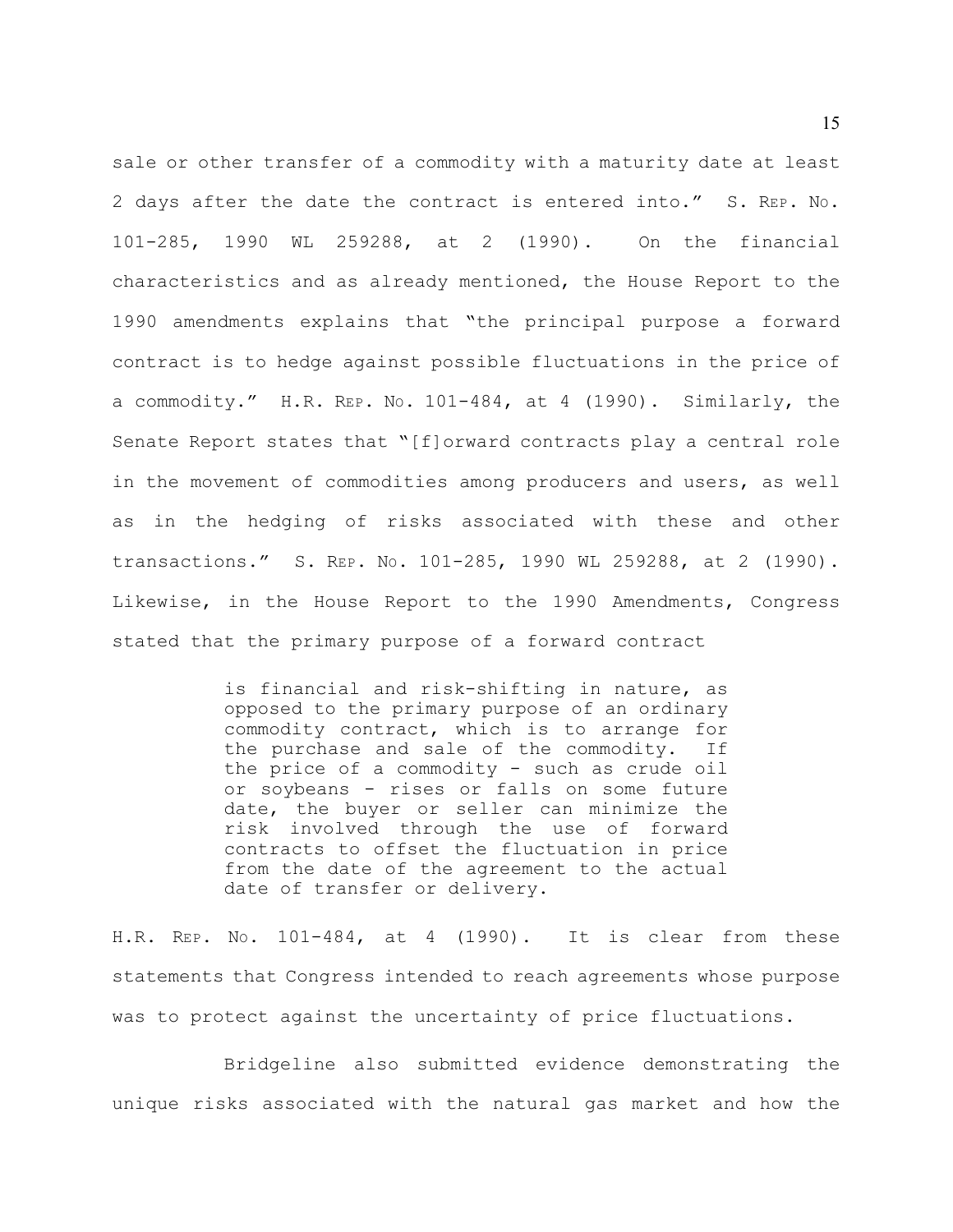Agreement addresses those issues and is commonly used in the market. Prices in the natural gas market are volatile because demand shifts quickly in response to weather changes and natural gas often cannot be moved to areas where there are unexpected increases in demand. See Derivatives and Risk Management in the Petroleum, Natural Gas, and Electricity Industries, Energy Information Administration, U.S. Dept. of Energy, at ix (October 2002) available at [http://www.eia.doe.gov/oiaf/servicerpt/](http://www.eia.doe.gov/oiaf/servicerpt/derivative/pdf/srsmg) derivative/pdf/srsmq(2002)01.pdf (hereinafter, the "EIA Report"). As a means of isolating this price risk and reducing overall exposure to fluctuations in market price, many participants utilize derivatives. Id. at 4. One of the most commonly used derivative contracts in the energy market as a physical hedge against price is a forward contract, which is "an agreement between two parties to buy (sell) a specified quality and quantity of a good at an agreed date in the future at a fixed price or at a price determined by formula at the time of delivery to the location specified in the contract." Id. at x; see also Analysis of Changes in Natural Gas Prices, GAO-03-46, at 36 (December 2002), available at <http://> [www.gao.gov/](http://www.gao.gov/)new.items/d0346.pdf. "[Over-the-Counter' ("OTC")]

The NYMEX defines "over-the-counter" as "[a] term referring to derivative transactions that are conducted outside the realm of regulated exchanges. Transactions are conducted directly through banks or brokerage houses, or by principal-to-principal in the over-the-counter market." New York Mercantile Exchange: Glossary of Terms, p. 33 (June 4, 2001) available at [http:// www. nymex. com](http://www.nymex.com/media/glossary.pdf.) [/media/glossary.pdf](http://www.nymex.com/media/glossary.pdf.).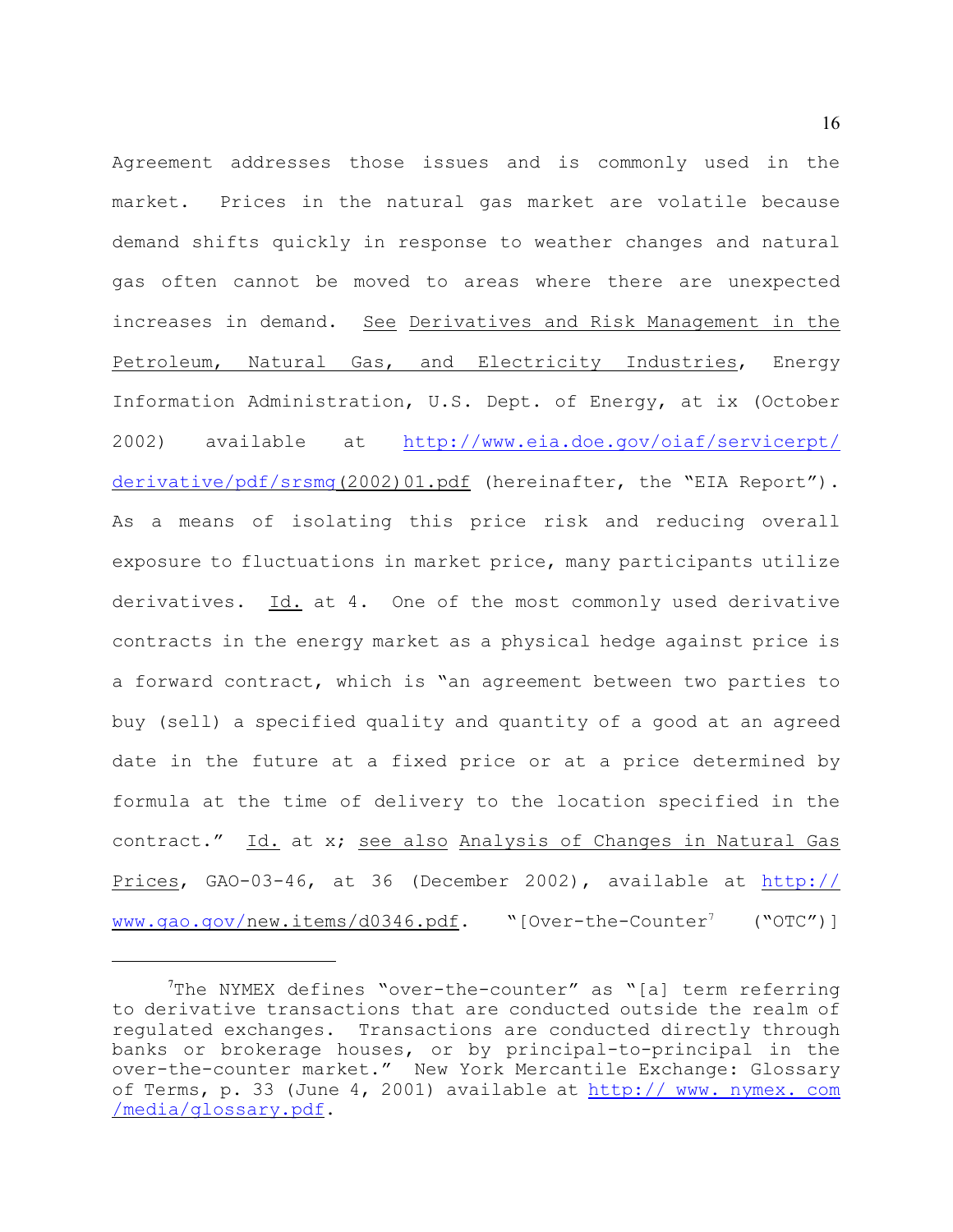forward contracts and other OTC energy derivatives not only are the major form of energy derivatives but also have been the most rapidly growing." EIA Report at 39. This demonstrates that avoiding price fluctuation is a common issue in the natural gas market and that the Agreement is a common means of addressing the issue.

One feature of the Agreement that further highlights its financial nature is the so-called "NYMEX Trigger". On this facet of the Agreement, Hugh H. Connett's, president of Bridgeline, affidavit explains that  $\S$  3(c) and 5(c) of the Agreement provide that, as a substitute for the index pricing in  $\S$  5(a), Borden had the right to lock in a fixed price for up to 25,000 MMbtu per day, or 50% of its primary firm gas requirements. In order to "pull the NYMEX trigger," Borden was required to give Bridgeline notice of its election, including a monthly volume in multiples of 10,0000 MMbtu, and a price or price range by noon of the last trading day for a particular month's NYMEX natural gas futures contract (Doc. # 41, Ex. E, pp. 3-4; Doc. # 26, Ex. A, pp. 3-4). Borden could trigger this pricing mechanism for any number of months within the term of the Agreement (Doc. # 41, Ex. E, p. 4). Once Borden elected the NYMEX trigger option under the Agreement, Bridgeline was required to purchase a number of natural gas futures contracts on the NYMEX matching the volume and duration elected by Borden at an aggregate price at or near Borden's targeted price request (Doc.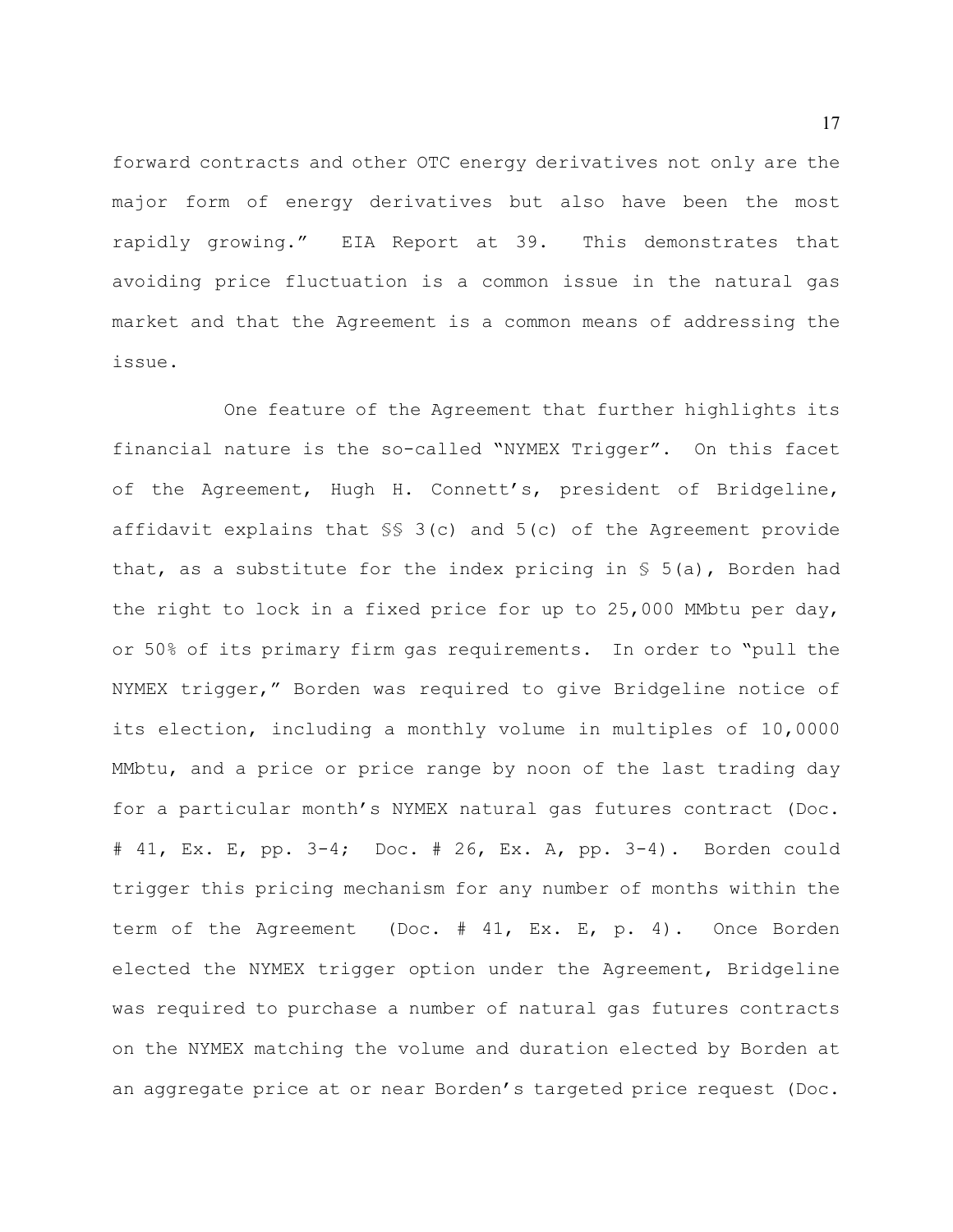# 41, Ex. E, p. 4; Doc. # 26, Ex. A, p. 4 ("[Bridgeline] shall place an order with the NYMEX to purchase gas futures contracts at the price limits and quantities set forth by [Borden]")).

Moreover, the force majeure provisions of the Agreement in § 11, which generally excuse performance by the other party of their obligations under the Agreement, do not eliminate the obligation to pay cover costs for non-performance once Borden elects the NYMEX Trigger (Doc. # 26, Ex. A, p. 12). The reason for the exclusion is that operation of the NYMEX Trigger requires Bridgline to take a position on the NYMEX that it would not have done absent Borden's request, with obligations to third parties outside of the Agreement (Doc. # 41, Ex. E, p. 5). A default by Borden for any reason could result in substantial losses to Bridgeline in the form of its payment obligations to those third parties, over and above any losses occasioned by Borden's default (Doc. # 41, Ex. E, p. 5). In addition, and as concerned the Senate, such a result to Bridgeline could have a negative impact on the third parties with whom Bridgeline had entered contracts.

While it is true, as BCP contends, that the NYMEX trigger was never implemented after the Agreement was assigned to Bridgeline, this is not dismissive. The NYMEX trigger is merely another component of the Agreement that demonstrates its financial attributes.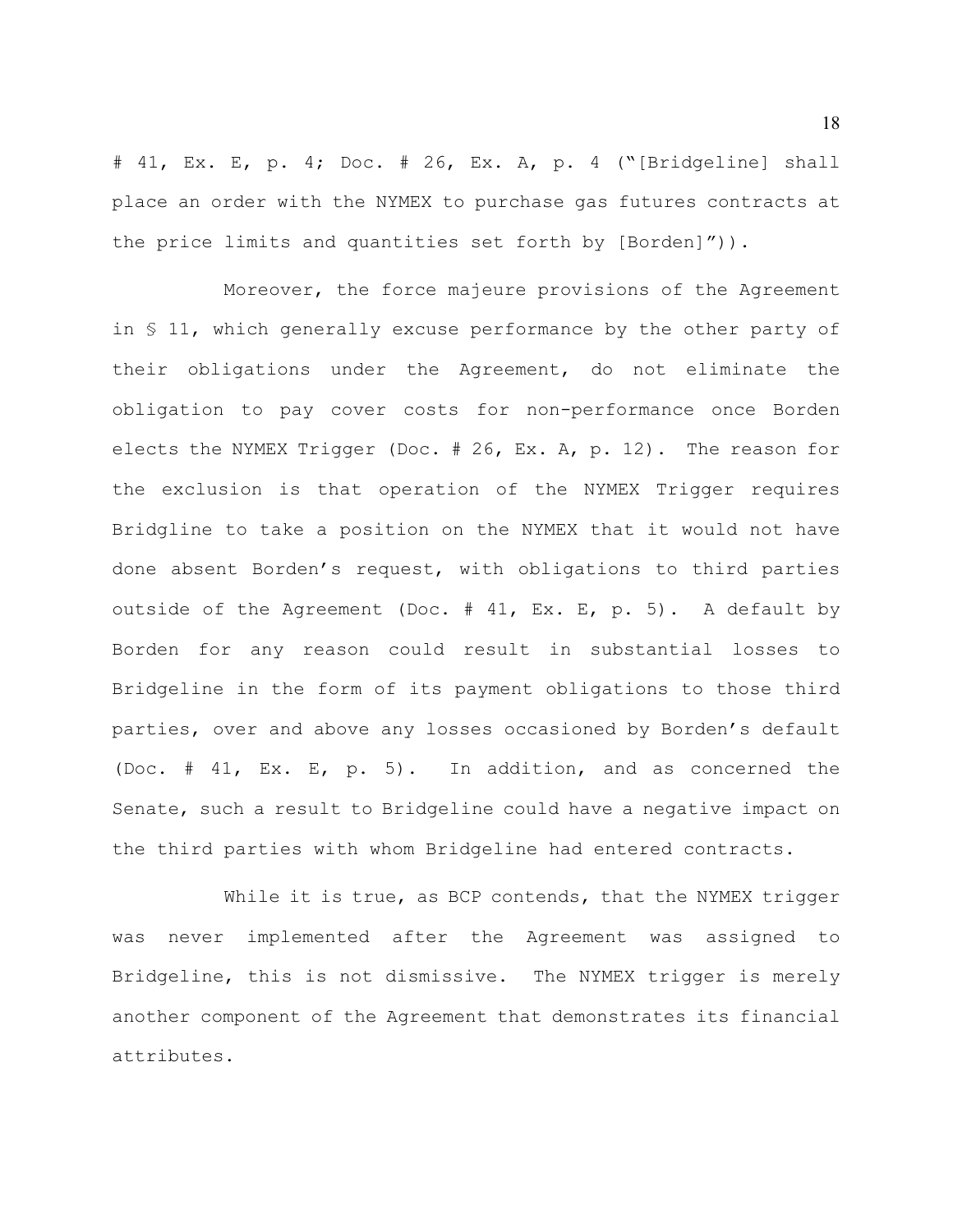Bridgeline also submitted evidence demonstrating that, within the commodities market, there is a continuum of transactions from spot to forward to swaps and options to futures. See Paul J. Pantano, The Implications of Enron on the Interplay Between the Jurisdictions of the CFTC and the FERC, ABA 2002 Annual Meeting Materials, August 13, 2002, at 3, available at [http://](http://www.abanet.org/) [www.abanet.org/](http://www.abanet.org/) buslaw/ corporateresponsibility/ clearinghouse/ 02annual/37/pantano.pdf. Generally, the commodities industry considers cash or spot transactions as trades in which the commodity is delivered against payment on or within two days of the trade date. Id. at 5 (citing 1 National Legal Research Group, Regulation of the Commodities Futures and Options Markets § 9.01 (2d ed. 1995)); see also Commodity Futures Trading Comm'n v. Int'l Finan. Servs. (N.Y.), Inc., 323 F.Supp.2d 482, 495 (S.D.N.Y. 2004) (stating that the spot market "is essentially the current market, as opposed to the markets for future delivery"). Forward contracts, meanwhile, typically contemplate settlement between three days and five years. Commodity Futures, 323 F.Supp.2d at 495 n. 7. This time frame is consistent with the requirement contained in § 101(25) that a forward contract must have "a maturity date more than two days after the contract is entered into." 11 U.S.C. § 101(25); see also 5 COLLIER ON BANKRUPTCY § 556.02[2] at 556-5 n. 6 (15th ed. rev. 2001) ("The clause 'with a maturity date more than two days after the date the contract is entered into' appears to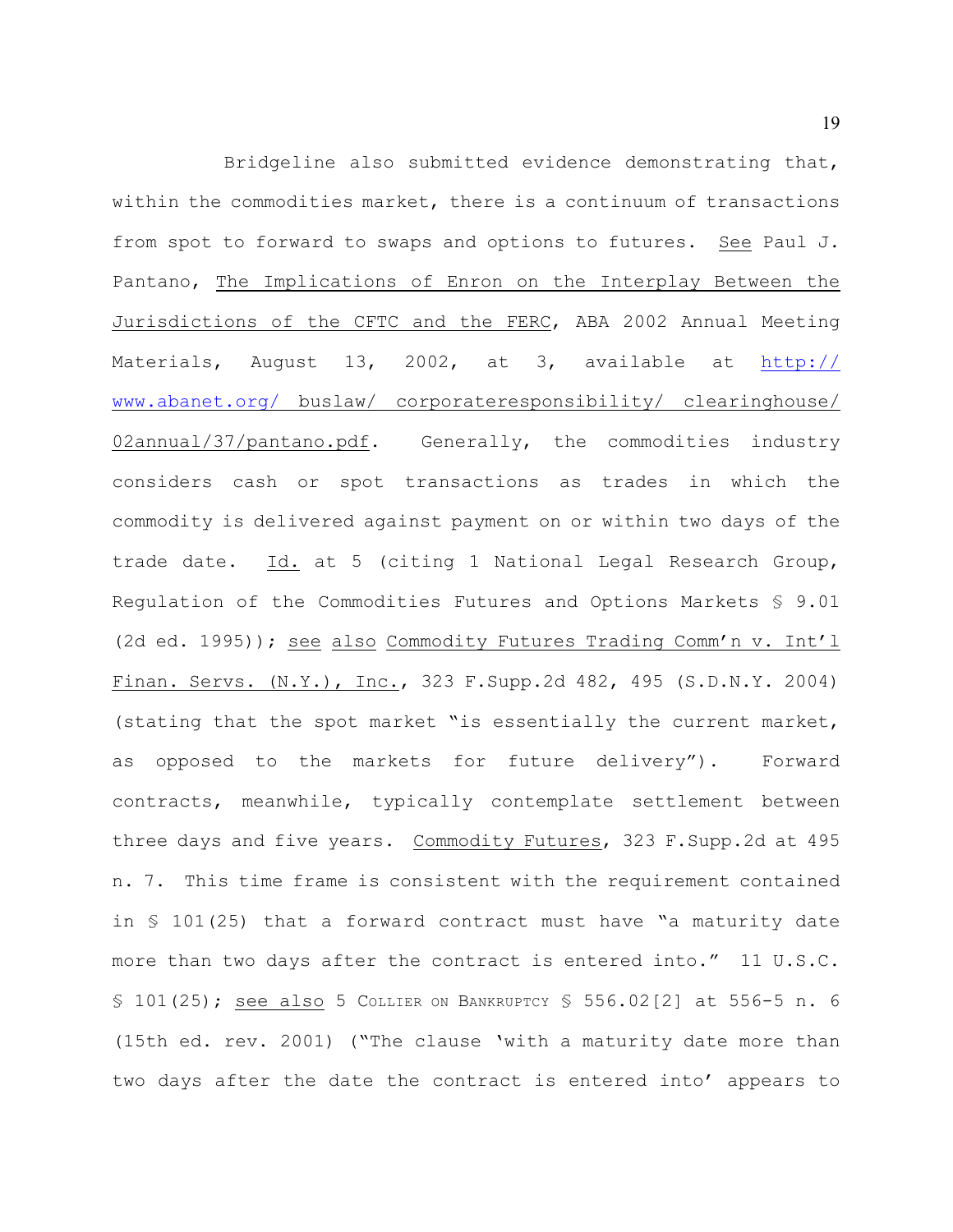exclude spot transactions from the definition of forward contract.").

As discussed above, the Agreement fits within the plain language of the Code provisions providing additional protections for forward contracts. This is enough to end this Court's inquiry. The Court notes, however, that it is also clear from the legislative history that Congress sought to protect forward contracts such as the Agreement in order to provide stability to the commodities market. Likewise, the Agreement is a commonly used forward contract in the natural gas market. For all of these reasons, the Court holds that the Agreement is a forward contract as Congress intended and therefore affords Bridgeline the potential shield of § 546.

However, in addition to holding that the parties had entered into a forward contract, the Court must determine that the particular transfers at issue were made pursuant to that contract. Newhouse v. Tex. E. Transmission Corp., 316 B.R. 481, 484 (Bankr. N.D. Tex. 2004). The Newhouse court was faced with a situation where the base contract dictated that individual transactions would be entered into periodically and that the terms of such transactions would have written confirmation. Id. The court decided that, although the base contract may have constituted a forward contract, it could not grant summary judgment where the parties had not documented the individual transactions as required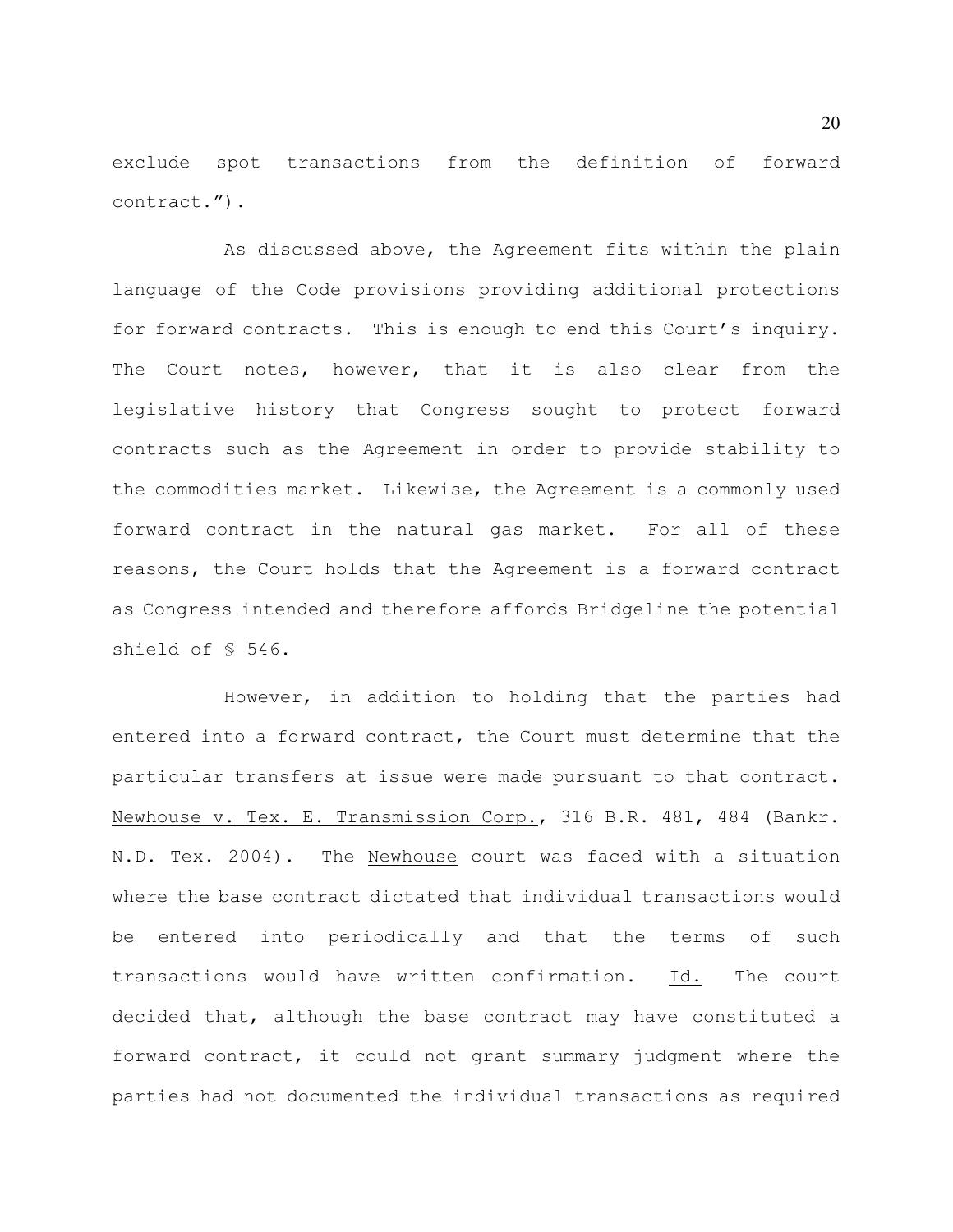by the contract. Id. The court stated that there were material facts that needed resolution because it was not clear the particular transactions were entered into pursuant to the forward contract. Id.

The issue arises in this case because the December invoices, in contrast to the other invoices between the parties, do not contain a reference to the contract pursuant to which it was issued (Compare Doc. # 26, Exs. N-W & Z with Doc. # 26, Exs. X & Y). On this issue, Bridgeline submitted the affidavit of Trevor Mihalik ("Mihalik"), vice president of finance and chief financial officer of Bridgeline Gas Marketing, LLC (Doc. # 41, Ex. G). Mihalik's affidavit explains that invoices issued prior to the January invoice were generated through Bridgeline's automated billing system, which inserts the relevant contract number on the face of the invoice (Id. at 2). However, Bridgeline personnel prepared the January invoice manually and the failure to include the contract number was merely a clerical oversight by Bridgeline (Id.). While this behavior is out of the ordinary, Mihalik significantly explained that the Agreement was the only agreement that existed between Borden and Bridgeline and any invoices were issued pursuant to the terms of such Agreement (Id.).

BCP has not presented any evidence disputing the above statements. In fact, in its brief seeking summary judgment, BCP states that from and after April 1997, the natural gas supplied by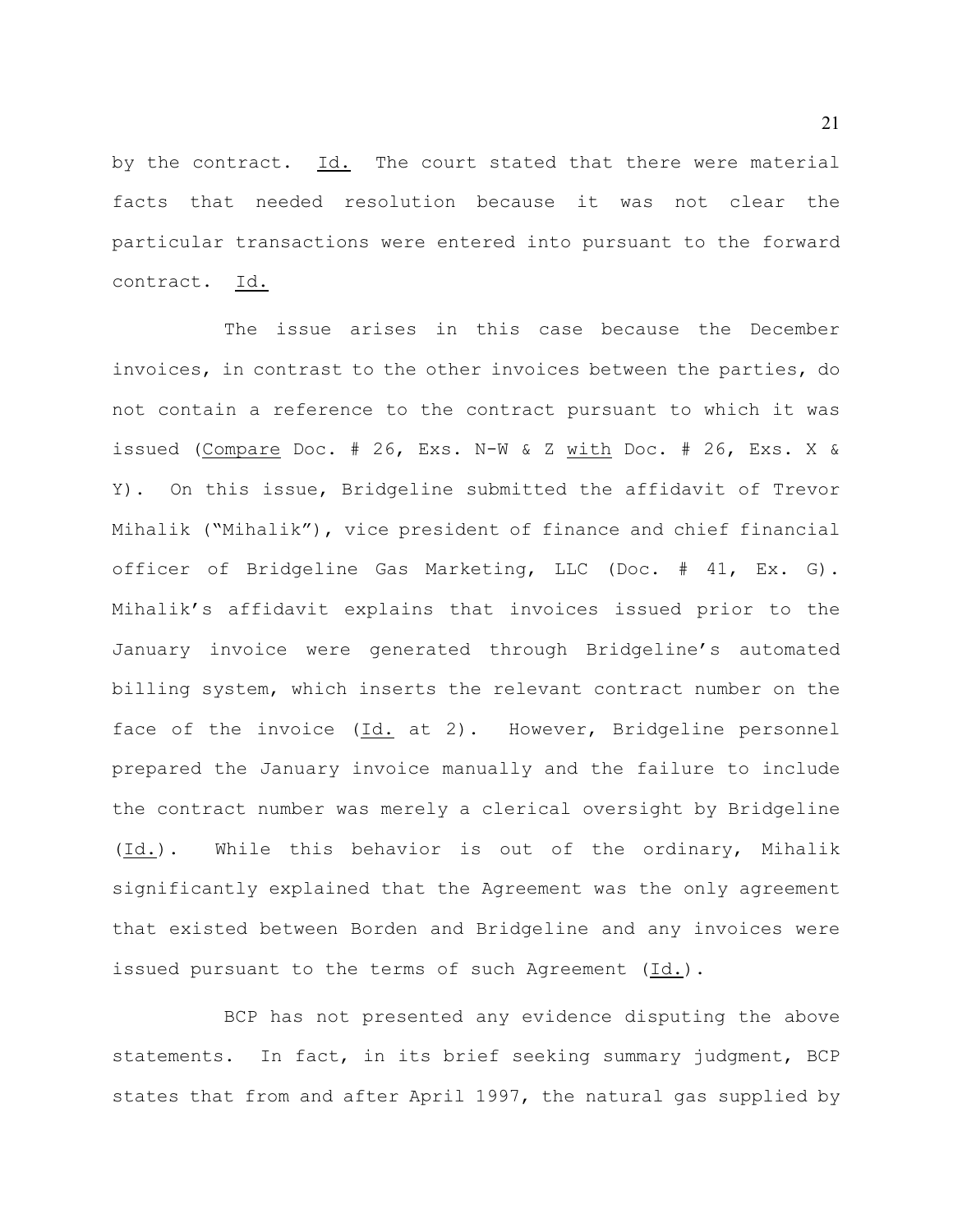Texaco (Bridgeline's predecessor) to Borden was supplied pursuant to the Agreement (Doc. # 23, pp. 2-3). Shimo testified that Borden purchased gas from Bridgeline under the Agreement from March of 2000 through January 2001 (Doc. # 26, Ex. DD, p. 33, l. 19-24; id., p. 35, l. 16-22; id., pp. 63, l. 20 - 64, l. 19). In addition, Shimo identified the January 11, 2001 invoice and confirmed that the volumes and amounts appeared to be correct  $(Id., pp. 51, 1.3 -$ 52, l. 3). Likewise, Jim Stevning, Borden's Chief Financial Officer during the relevant period, testified at a deposition that he was not aware of any agreement other than the Agreement existing between the parties (Doc. # 26, Ex. EE, pp. 52, l. 11 - 53, l. 1).

Bridgeline came forward with evidence demonstrating that the January Payment satisfied an invoice that was issued pursuant to the Agreement. BCP did not come forward with any evidence that created a material issue on this point. Therefore, the Court holds that Bridgeline has sufficiently demonstrated that both the January and February Payments were made pursuant to the Agreement.

Having concluded that the Agreement is a forward contract and that the Payments were made pursuant to it, the Court now turns to whether either party qualifies as a forward contract merchant. As mentioned above, the Code defines a forward contract merchant as one whose "business consists in whole or in part of entering into forward contracts as or with merchants in a commodity  $\ldots$  ...  $\llcorner$  11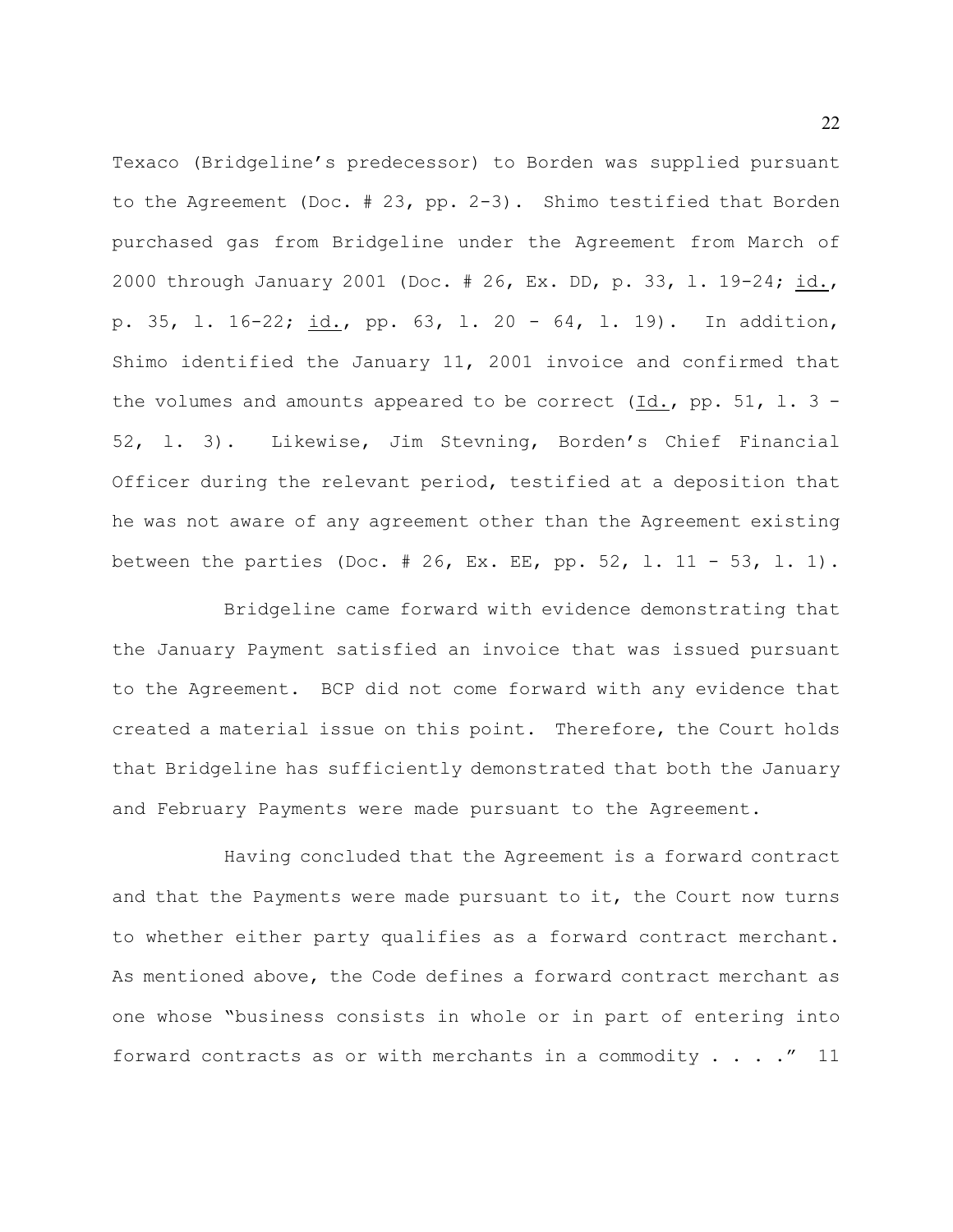U.S.C.  $\frac{101(26)}{8}$  In discussing this provision, Collier explains that Congress's addition of the phrase "in whole or in part" had the effect that "essentially any person that is in need of protection with respect to a forward contract in a business setting should be covered, except in the unusual instance of a forward contract between two nonmerchants who do not enter into forward contracts with merchants." 5 COLLIER ON BANKRUPTCY § 556.03[2] at 556- 6 (15th ed. rev. 2001).

Although the parties do not conclusively address the issue about Bridgeline's role in supplying the gas, the March letter referring to the assignment provides guidance. The letter describes how Bridgeline is the product of an agreement between Texaco and Enron "to combine the companies' natural gas pipeline and storage businesses . . . ." (Doc.  $# 26$ , Ex. D). It further states that "[a]mong other activities [Bridgeline] will transact sales and purchases . . . ." (Doc.  $# 26$ , Ex. D). From these statements in the March letter and the course of conduct between the instant parties, it is easily inferred that Bridgeline acted as both a buyer and a seller of natural gas through the use of forward contracts. Based on the plain language of the statute and

 ${}^{8}$ The Court notes that BLACK's LAW DICTIONARY defines merchant as "[o]ne whose business is buying and selling goods for profit; esp. a person or entity that holds itself out as having expertise peculiar to the goods in which it deals and is therefore held by the law to a higher standard of expertise than that of a nonmerchant." BLACK'S LAW DICTIONARY 1008 (8th ed. 2004).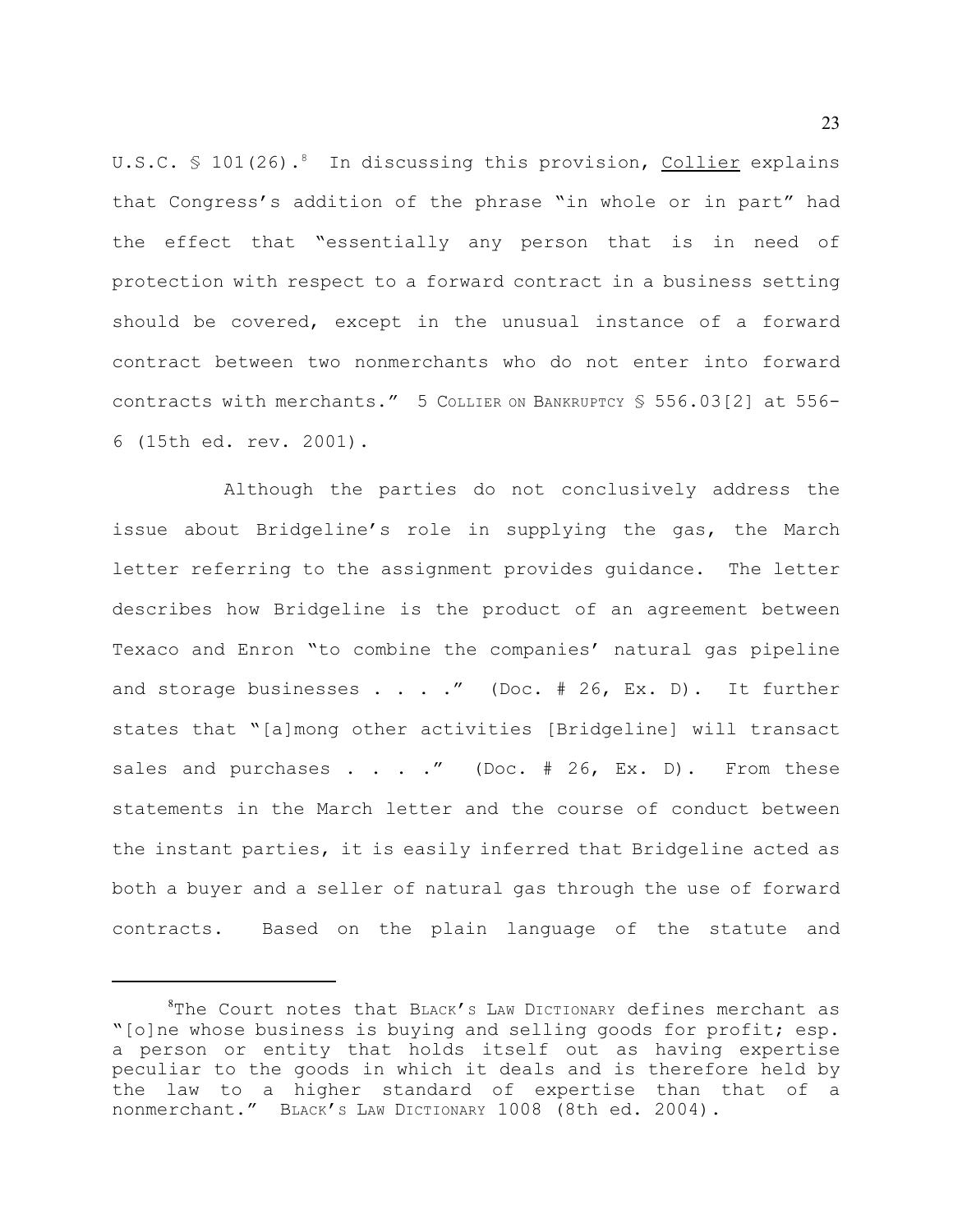confirmed by the legislative history, the Court holds that Bridgline qualifies as a forward contract merchant under the Code.

The final step in determining whether Bridgeline is entitled to the  $$546(e)$  protections is deciding if the Payments constitute "settlement payments" under the Code. The Code broadly defines "settlement payment" to include "a settlement payment on account, a final settlement payment, a net settlement payment, or any other similar payment commonly used in the forward contract trade." 11 U.S.C. § 101(51A); see also In re Resorts Int'l, Inc., 181 F.3d 505, 515 (3d Cir. 1999). In describing just how broadly settlement payment is defined, the Third Circuit has stated that it "includes transfers which are normally regarded as part of the settlement process, whether they occur on the trade date, the scheduled settlement day, or any other date in the settlement process for the particular type of transaction at hand." Bevill, Bresler & Schulman Asset Mgmt. Corp. v. Spencer Sav. & Loan Ass'n, 878 F.2d 742, 752 (3d Cir. 1989). Indeed, Congress amended the definition of "settlement payment" in 1990 "to include the various settlement payments commonly used in the forward contract trade." H.R. REP. NO. 101-484, at 6. In doing this, Congress stated that "[c]oncerns have also been expressed that the definitions of 'settlement payment' and 'margin payment,' as used in the Bankruptcy Code provisions exempting forward contract setoffs from the automatic stay and trustee avoidance provisions, are not broad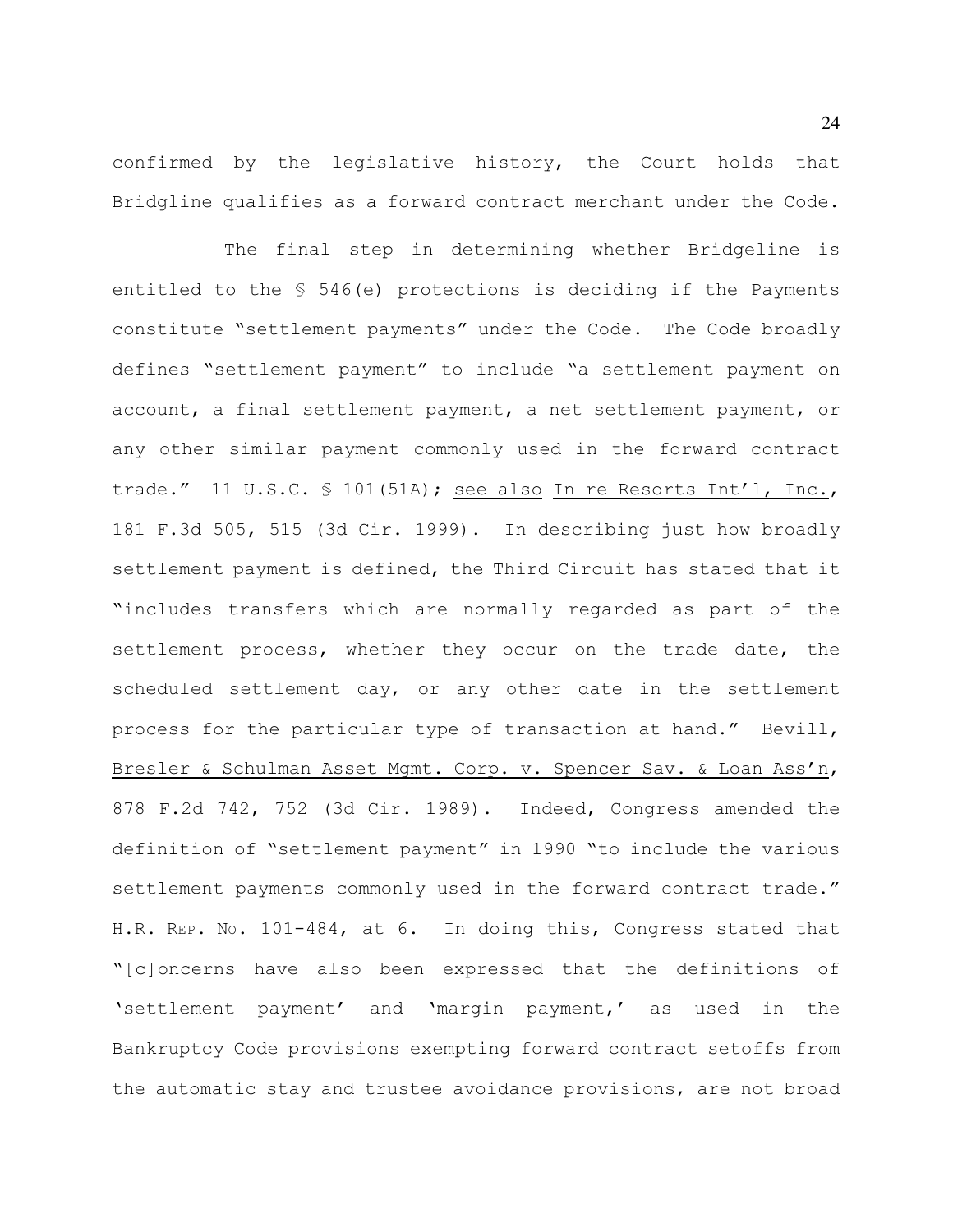enough to include the types of such payments now in wide use in forward contract markets." H.R. REP. NO. 101-484, at 4. Pertinent to the instant matter, the NYMEX definition of forward contract specifies that "[p]ayment in full is due at the time of, or following, delivery." New York Mercantile Exchange: Glossary of Terms, p. 19 (June 4, 2001) available at [http:// www. nymex.com](http://www.nymex.com/media/glossary.pdf.) [/media/glossary.pdf](http://www.nymex.com/media/glossary.pdf.).

Section 14(a) of the Agreement provides that "[Borden] shall pay [Bridgeline] all applicable charges . . . within 10 days after the date of [Bridgeline]'s invoice." (Doc. # 26, Ex. 26, p. 14). BCP acknowledges that each month following delivery, Bridgeline would invoice Borden for the amount of gas delivered during the prior month (Doc. # 23, pp. 5-6). In addition, BCP acknowledges that, after receiving the invoices, Borden made the Payments to Bridgeline (Doc. # 23, p. 6). Given that the Third Circuit has broadly defined settlement payment and the Payments comport with the NYMEX definition, the only conclusion is that these payments made following delivery of the natural gas are settlements commonly used in the forward contract market.

#### **CONCLUSION**

Having established all the elements necessary to the application of  $\frac{1}{5}$  546(e)'s defense to the trustee's avoiding powers, Bridgeline's motion for summary judgment is granted.